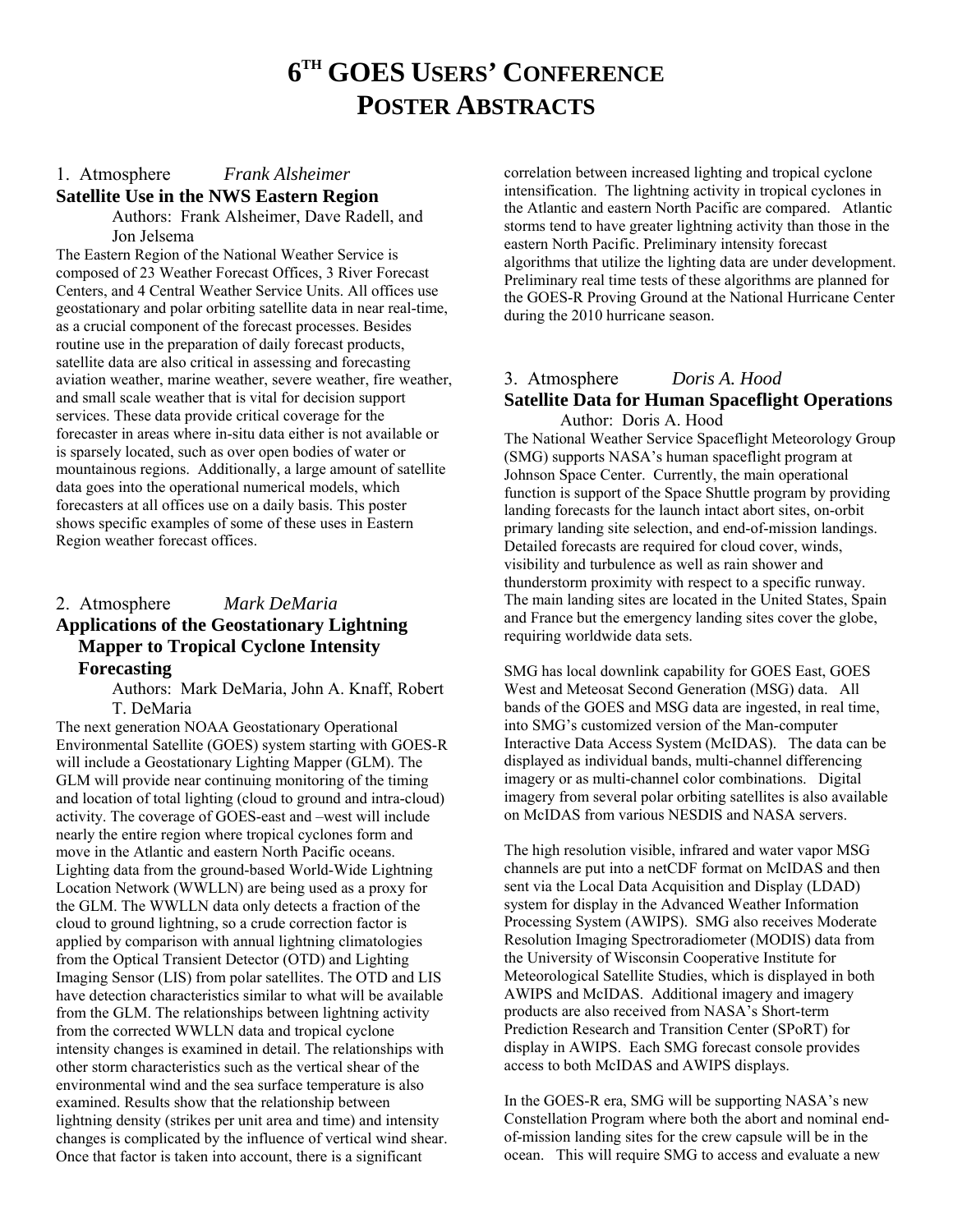suite of satellite products applicable to meteorological and oceanographic analysis and forecasting in these data sparse regions.

# 4. Atmosphere *Deirdre Jones* **Roadmap for Satellite Data in AWIPS**

Authors: Deirdre Jones, Brian Gockel The Advanced Weather Interactive Processing System (AWIPS) is the integrating element of the NOAA's National Weather Service (NWS) IT infrastructure, and is the primary tool in NWS forecast offices for producing forecasts and warnings. The NWS' Office of Science and Technology manages the AWIPS Program, and Raytheon Technical Services is the AWIPS prime contractor. The AWIPS Program is undergoing substantial software rearchitecture to enable NWS to leverage the GOES-R for the warning and forecast mission.

This paper describes the role AWIPS plays in delivery of satellite observations to NWS forecasters, how these data are delivered today, and how AWIPS is evolving to accommodate GOES-R era observations.

### 5. Atmosphere *Jun Li* **High impact weather study using advanced IR sounding product**

Authors: Jun Li, Jinlong Li, Jason Otkin, Hui Liu, and Timothy J. Schmit

A high spectral resolution Infrared (IR) sounder in the geostationary orbit will provide unique high temporal and high spatial resolution 3-dimensional temperature and water vapor profiles. This will help monitor and forecast the severe thunderstorms. In this study, a case from the International H2O Project (IHOP) field experiment was used to demonstrate the benefit of advanced IR geo-sounder in nowcasting severe storms. Atmospheric profiles from the output of high resolution Weather and Research Forecasting (WRF) model were used to simulate the Hyperspectral Environmental Suite (HES) like and Advanced Baseline Imager (ABI) like radiances. Temperature and moisture profiles were further retrieved from these radiances. The derived atmospheric stability parameters (e.g., lifted index) show that the ABI or current GOES sounder only provides limited instability information before the storm development due to the limited spectral information for temperature and water vapor profiling, while the advanced IR sounder (HES like) can provide the critical unstable information well earlier than ABI or current GOES sounder. In the second part of this study, the high spatial resolution of single field of view (SFOV) atmospheric soundings from AIRS, a research product from CIMSS/UW-Madison, have been applied in the hurricane track and intensity assimilation and forecast by using NCAR WRF Data Assimilation Test Bed (DART) system. The results show that the track error for Hurricane Ike (2008) and Typhoon Sinlaku (2008) is greatly reduced when AIRS full spatial resolution soundings are assimilated. The forecast of rapid intensification of Typhoon Sinlaku is also significantly improved if AIRS data are added.

# 6. Atmosphere *Zhenglong Li* **Improvements and Applications of Atmospheric Soundings from GOES Sounder**

Authors: Zhenglong Li, Jun Li and Paul Menzel A unique feature of the Geostationary Operational Environmental Satellite (GOES) Sounder over the polar orbiting sounders is that it observes the atmosphere and the surface on an hourly basis with a nominal spatial resolution of 10 km. The temporally and spatially dense observations are of great importance for improving short-term weather forecasting or nowcasting. To further demonstrate how the GOES clearsky sounding products can help nowcasting, an improved clear-sky physical retrieval algorithm for atmospheric temperature and moisture is developed. The use of the GOES Sounder is usually limited to clear skies to avoid cloud contamination of the derived profiles. However, the chance for a GOES Sounder field-of-view (FOV) to be clear is only about 34 %. Until the advent of a microwave sounder in geostationary orbit, the search for viable soundings in cloudy conditions will continue. This study extends the sounding retrievals from clear sky to cloudy regions, by developing a synthetic regression-based cloudy sounding retrieval algorithm. A comparison with the microwave radiometer measured total precipitable water (TPW) at the Southern Great Plains (SGP) Cloud and Radiation Testbed (CART) site from June 2003 to May 2005 shows that the clear sky TPW retrievals are improved by 0.4 mm over the legacy GOES Sounder TPW product. Comparisons against radiosondes at SGP CART site from August 2006 to May 2007 and the conventional radiosonde network over the Continental United States (CONUS) from January 2007 to November 2008 both show that the retrievals of moisture under thin cloud conditions perform as well as those with the clear sky conditions. The largest improvement to the Global Forecast System (GFS) first guess is found in the upper level (roughly 300 – 700 hPa) integrated precipitable water vapor (PW) or PW3; the RMS is reduced by 0.4 mm. In the case of low thick clouds, PW3 is significantly improved; the improvement of RMS is about 0.21 mm. The new GOES algorithms are applied to three severe storm cases, demonstrating that the new soundings provide additional information that can lead to better short term severe storm forecasting.

### 7. Atmosphere *James P. Nelson III* **Monitoring South America and Environs from GOES**

Authors: James P. Nelson III, A. J. Scheiner, J. Li, Z.Li, M. M Gunshor, T.J.Schmit, G.S. Wade For more than two years, NOAA/NESDIS has been operating the Geostationary Operational Environmental Satellite (GOES)-10 at 60 degrees West longitude, and providing data from both the Imager and (until February 8, 2009) Sounder instruments to interested parties, in particular to users in South America. In fact, the GOES-10 Sounder was the first operational geostationary Sounder to routinely provide data over South America. The impetus for providing these GOES data to the South Americans can be traced to the Global Earth Observation System of Systems (GEOSS) project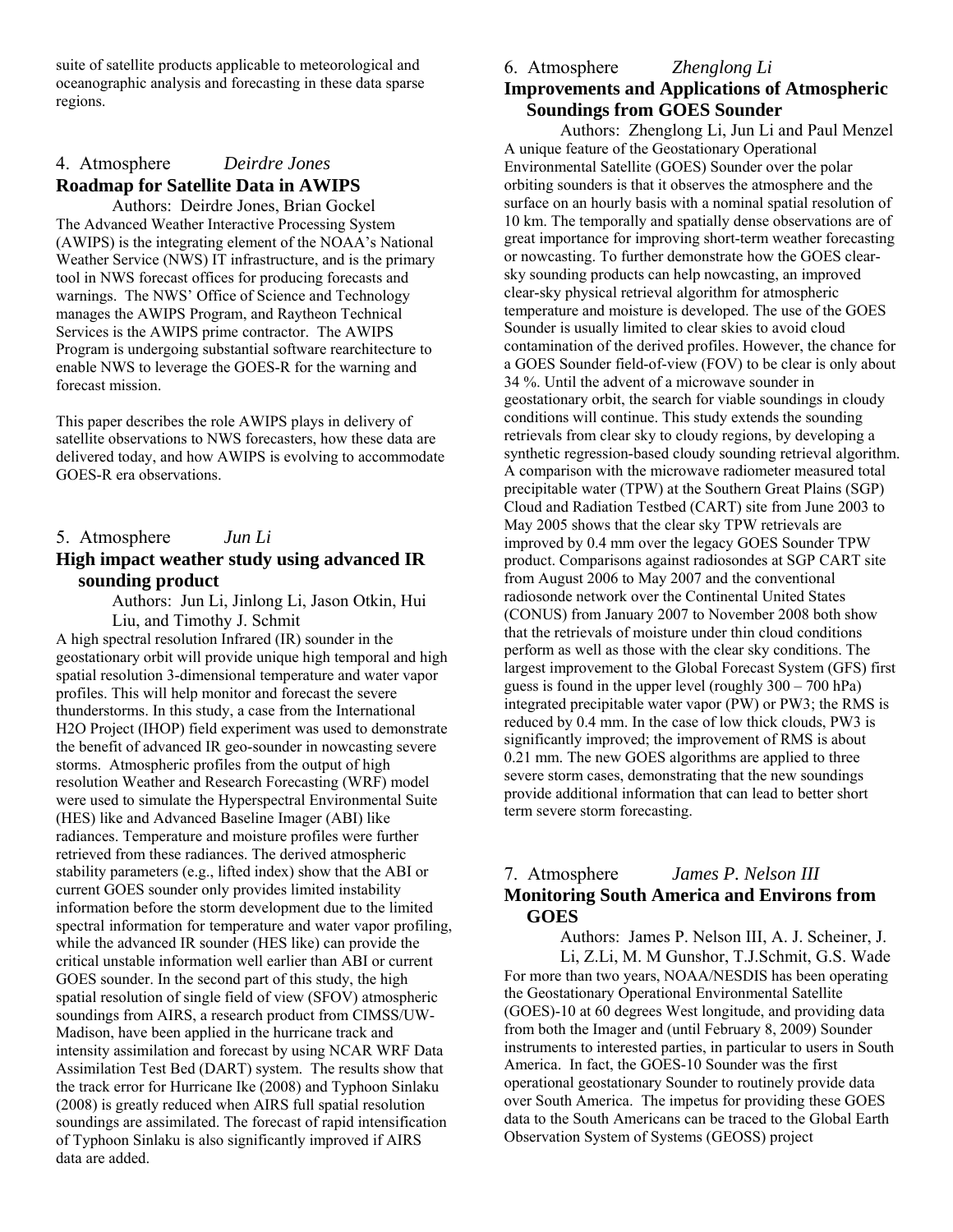(http://www.ssd.noaa.gov/PS/SATS/GOES/TEN/), which is a collaborative effort between NOAA and international partners. Within the Space Science and Engineering Center (SSEC) at the University of Wisconsin-Madison, GOES-10 Imager and Sounder data have been archived routinely since 1998, when GOES-10 was used to service North America, and has continued throughout the satellite's service station at 60W. In addition, for most of the period while GOES-10 was at 60W, the Cooperative Institute for Meteorological Satellite Studies (CIMSS) has generated remapped, enhanced imagery from all 5 bands of the Imager, and the Sounder data has been utilized to generate several experimental value-added products (http://cimss.ssec.wisc.edu/goes/rt/goes10.php). The Sounder products available from GOES-10 over South America consist of Derived Product Images (DPI) of Cloud Top Pressure (CTP), Total Precipitable Water (TPW) and Lifted Index (LI). Animations of these DPIs are also available, as well as other displays of single and multiple Sounder bands. At the conference, examples of the imagery and products produced at CIMSS from GOES-10 Imager and Sounder data will be presented.

Due to end-of-life spacecraft fuel issues, the GOES-10 satellite is due to be decommissioned in December 2009 (http://www.oso.noaa.gov/goesstatus/). However, discussions are ongoing concerning perhaps replacing GOES-10 with one of the GOES satellites currently servicing North America. Given their history of successfully ingesting the data and providing meteorological products from GOES-10, SSEC/CIMSS is uniquely positioned to generate and provide the same (and indeed expanded) imagery and meteorological products over South America when the next suitable GOES satellite becomes available.

# 8. Atmosphere *Ken Sperow* **AWIPS Tracking Point Meteogram Tool**

Author: Ken Sperow

With the launch of GOES-R forecasters will have higher temporal and spatial resolution satellite data and exciting new products at their disposal. Forecaster tools to analyze this ever increasing volume of meteorological data are more important today than ever. Simple tools that help the forecasters focus on signals within the data rather than being overwhelmed by the volume of data are crucial. The Meteorological Development Laboratory (MDL) within the National Weather Service (NWS) is developing such a tool for use within AWIPS Migration.

MDL is developing a tool within AWIPS to create "data following" tracking points and subsequently display data values at the points for various time steps. This tool will allow forecasters to assign a "centroid/center point" and motion to any feature of interest displayed within D-2D, and then generate a meteogram of the data underneath the associated centroids. A meteogram is a graphical depiction of trends in meteorological variables, such as temperature, dew point, wind speed and direction, or pressure.

The addition of this tool will allow for "on the fly" plotting of values from gridded model or diagnostics fields, satellite data,

or radar data while following a feature in an animation. This tool will have a multitude of operational applications that will benefit NWS forecasters both from a warning and decision making, and forecast and threat assessment standpoint.

The application of this tool to satellite remote sensing is of particular interest. With additional satellite datasets and channels being added to the AWIPS data stream with each upgrade, the forecaster has access to more high resolution satellite data than ever before. To make optimal use of this data, the "tracking point" tool could be utilized to more efficiently query and analyze the satellite fields. For instance, this tool will allow a forecaster to determine cloud top cooling rates for an approaching cluster of convection or analyze total cloud lightning data from the Geostationary Lightning Mapper (GLM) to make assessments of storm strength and growth rates. This tool could also be utilized in conjunction with channel difference fields to analyze a variety of trends including the potential for aircraft icing and fog and stratus development. The tool could also see particular utility in the areas of convective initiation, terminal area forecast (TAF) forecasting, and Aviation Weather Center (AWC) route planning and forecasting. With the NWS developing more user specific products, including graphical and derived applications, this type of cross-cutting concept would have obvious benefits to both the local forecast offices and to national centers.

# 9. Atmosphere *Hai Zhang* **Estimating PM2.5 using MODIS and GOES aerosol optical depth retrievals in IDEA**

Authors: Hai Zhang, Raymond M. Hoff, Shobha Kondragunta

Aerosol optical depth (AOD) acquired from satellite measurements demonstrates good correlation with particulate matter with diameters less than 2.5 um (PM2.5) in the eastern United States so that it can be used to estimate PM2.5 in areas where in situ measurements are not available. We investigated the relationship between AOD and PM2.5 over ten regions defined by Environmental Protection Agency (EPA) in different seasons and developed a look-up-table based on the seasonal and regional varied linear regression relationship for estimating PM2.5 from AOD. We applied this LUT in the IDEA (Infusing satellite Data into Environmental Applications) product currently running at NOAA (http://www.star.nesdis.noaa.gov/smcd/spb/aq/), and combined the AOD retrievals from MODIS Terra and Aqua and from GOES east imager to generate daily PM2.5 estimations. The PM2.5 estimations from AOD using this LUT were found to be more accurate than those using a fixed ratio between AOD and PM2.5.^^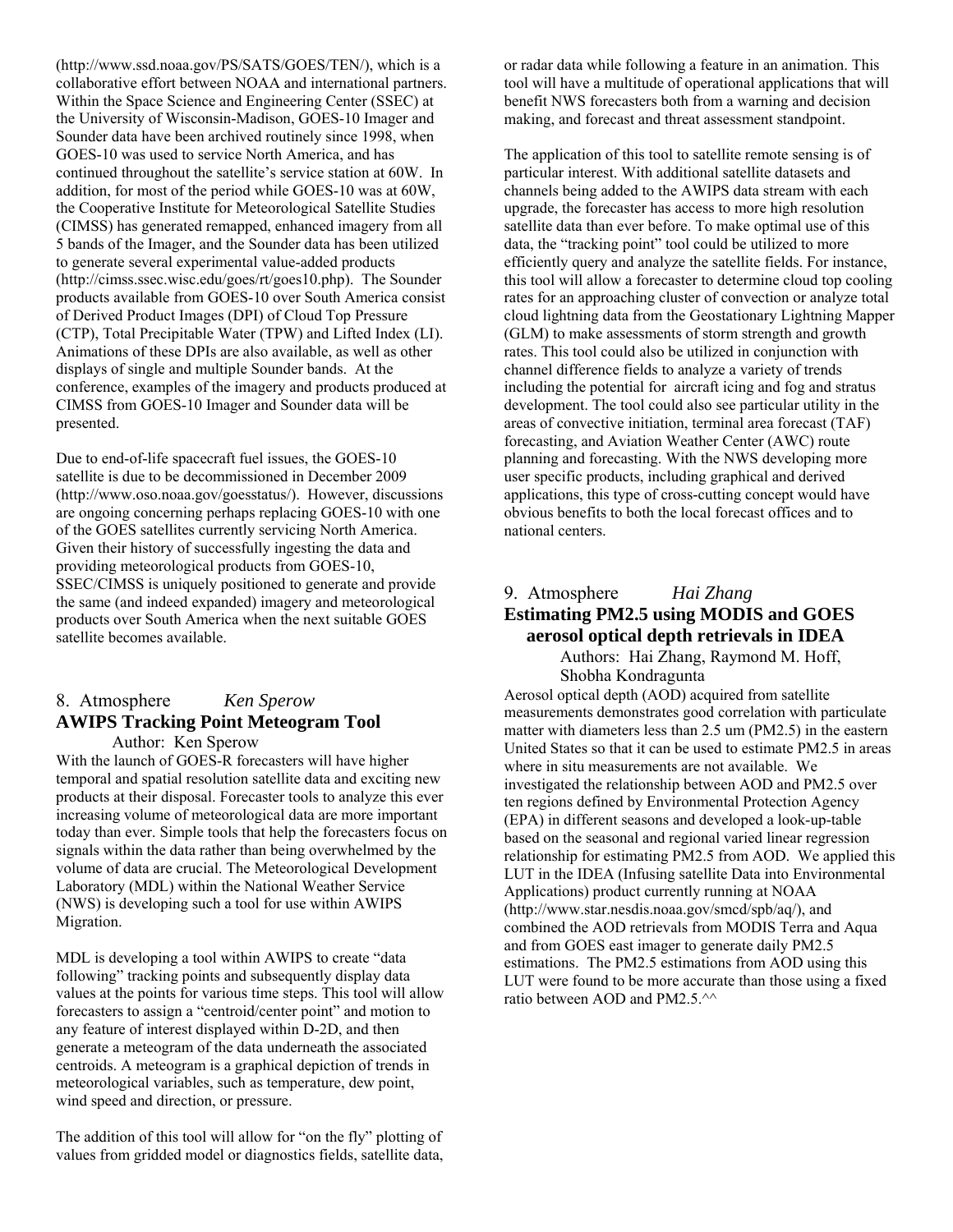### 10. Atmosphere *Hai Zhang* **A Multi-angle Aerosol Optical Depth Retrieval Algorithm for GOES**

Authors: Hai Zhang, Alexei Lyapustin, Yujie Wang, Shobha Kondragunta and Istvan Laszlo Aerosol retrieval from a geostationary satellite has high temporal resolution compared to a polar orbiting satellite, which enables us to monitor aerosol motion. However, the current GOES imager has only one visible channel for retrieving aerosol, and hence its accuracy is low compared to polar-orbiting satellites which carry the Moderate Resolution Imaging Spectroradiometer (MODIS). The operational GOES aerosol optical depth (AOD) retrieval algorithm (GOES Aerosol/Smoke Product, GASP) uses 28-day composite images from the visible channel to derive surface reflectance. In this work, we investigate a new AOD retrieval algorithm from the GOES imager. The algorithm assumes the surface Bidirectional Reflectance Distribution Function (BRDF) at channel 1 of GOES is proportional to the BRDF at 2.1 μm from MODIS. The ratios between them are derived through timeseries analysis of visible channel images. The results of the AOD and surface reflectance retrievals are compared against Aerosol Robotic Network (AERONET), GASP, and MODIS retrievals. The benefit of the new algorithm is that the time period for the surface reflectance retrieval is much shorter than GASP algorithm so that it can capture the rapid change in the surface reflectance. Compared to GASP algorithm, the new algorithm has significantly better retrievals during early spring at some of the AERONET sites, and similar retrievals during summer and fall.

# 11. Atmosphere *William C. Straka III* **Version 2 of the GOES Surface and Insolation Products: An improved solar radiation and cloud resource for coral bleaching and NWP modeling**

Authors: William C. Straka III, Istvan Laszlo, Andrew Heidinger

Measured radiative fluxes are important inputs into hydrological models that evaluate water budgets. This is due to their direct influence on the climate. In addition, radiative fluxes combined with other cloud properties and surface temperature, can be used in a variety of other operational products. Several examples of these include, the NOAA Coral Reef Watch (CRW) program, which combines photosynthetically active radiation (PAR) with operational thermal stress products to help determine coral bleaching. The Woods Hole Oceanographic Institute (WHOI), which uses radiation data in estimating heat flux components over the coastal ocean to drive ocean circulation models and the PAR data to drive coupled ocean biophysical models. Finally, radiative fluxes, land surface temperature as well as cloud properties are used to validate and as model initializations for numerical weather prediction (NWP) models.. The second version of the GOES Surface & Insolation Products (GSIP) processing system is a near real-time operational system for generating several different radiative properties from the shortwave, longwave, and visible portions of the electromagnetic spectrum, as well as cloud properties and

surface temperature, using data from the GOES satellite system. This study will discuss the products as well as the usage of of the products in an operational capacity.

## 12. Hazards *Corey G. Calvert* **An Object-Based Nighttime Fog/Low Cloud Detection Algorithm**

Authors: Corey G. Calvert and Michael J. Pavolonis

The current GOES operational nighttime fog detection algorithm relies on the pixel brightness temperature difference (BTD) between the 3.9 and 11 micron channels. While large areas of distinct fog and low cloud are usually detected using this method, local fog events (e.g., valley fog) are harder to discern without dramatically raising the false alarm rate. Here we introduce an object-based fog/low cloud detection algorithm that uses the 3.9-11 micron BTD as well as a 3.9 micron pseudo emissivity to categorize connecting pixels with similar radiometric properties into objects. Once the objects are formed, the probability that the object is fog or low cloud can be assigned through predetermined look-up tables established using surface observations.

### 13. Hazards *Wayne Feltz* **GOES Convective and Turbulence Aviation Applications**

Authors: Wayne Feltz, Kristopher Bedka, Justin Seiglaff, Lee Cronce, and Jordan Gerth As satellite infrared imager/sounder sensor spectral, spatial, and temporal resolutions become higher, satellite data will be a primary driver for aviation decision support, especially for over-ocean route turbulence, atmospheric stability, convective initiation, and volcanic ash decision support. A decade ago the perspective of using satellite infrared and microwave data to help the aviation community was primarily dismissed due to lack of instrument temporal and spatial resolution on the 0-6 hour nowcasting time frame. This has changed dramatically, and with the United States government agencies behind the Joint Program Development Office NextGen endeavor (http://www.jpdo.gov/nextgen.asp), satellite data will be used extensively to drive air traffic control routes, general flight planning, and weather hazard avoidance. New imager and sounder technology planned for the next ten years will be a fruitful area of research and has direct cost-benefit metrics. Current and Future GOES convective and turbulence decision support applications will be presented.

# 14. Hazards *Jay P. Hoffman* **Recent Wild Fire Automated Biomass Burning Algorithm activities at CIMSS**

Authors: Jay P. Hoffman, Christopher C. Schmidt, Elaine M. Prins, Jason C. Brunner, Joleen M. Feltz, Scott S. Lindstrom

Efforts are underway at the Cooperative Institute for Meteorological Satellite Studies (CIMSS) to enhance the Wild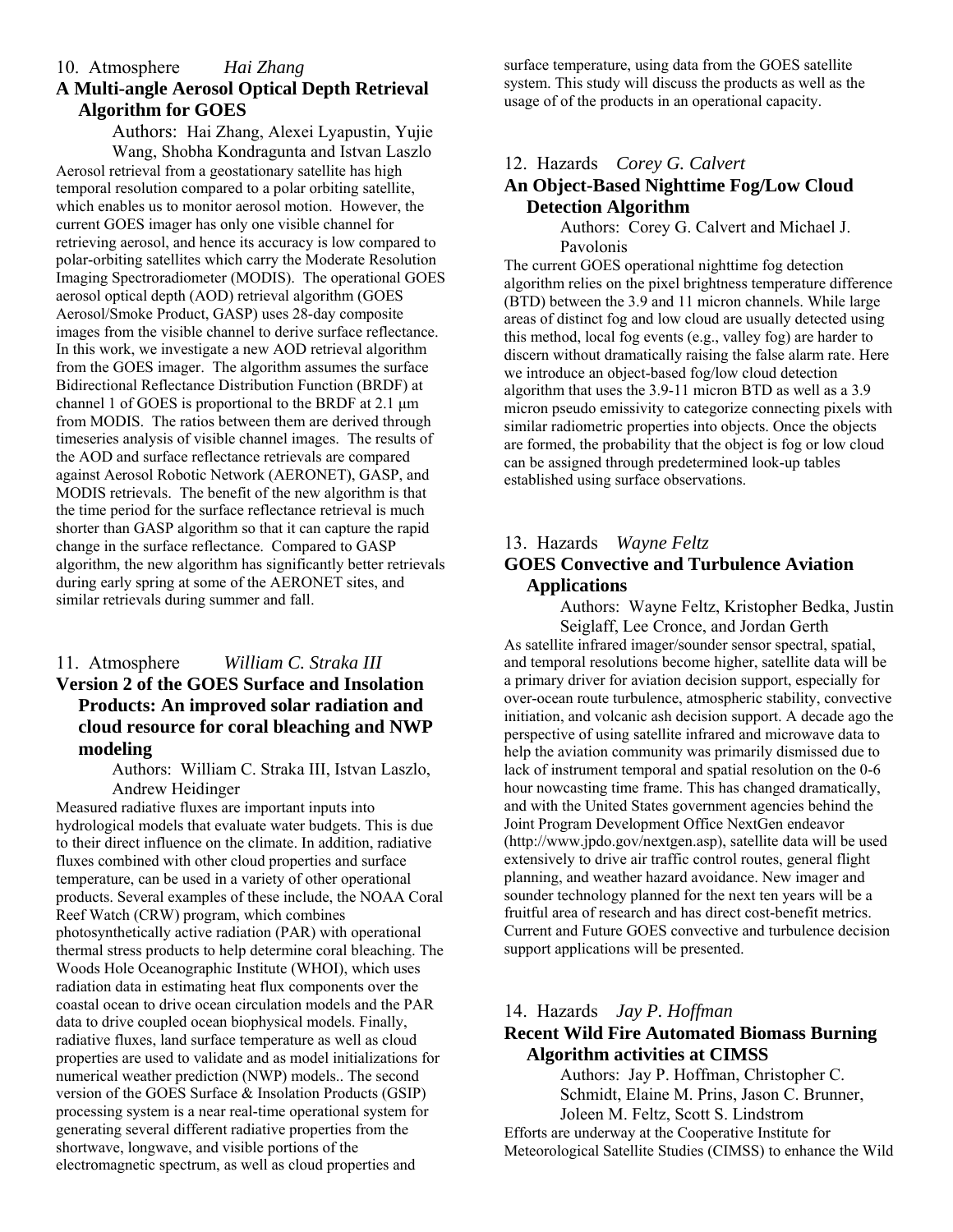Fire Automated Biomass Burning Algorithm (WF\_ABBA) and expand its coverage to the entire globe. Active fire detection and characterization from geostationary satellites provides the hazard mapping user community, emissions and air quality modeling and applications, and land use / land change applications with hotspot detection and characterization in near real-time, as well as over a decade of archival fire detections. With a legacy dating back to the GOES VAS instrument, continuous development has led to the current operational version of the WF\_ABBA that processes data from all GOES from GOES-8 through GOES-14, with plans to continue support for future GOES. The WF\_ABBA has been adapted to the Met-8/-9 SEVIRI and MTSAT JAMI instruments, allowing for near-global fire product coverage from a suite of geostationary platforms. Development work for GOES-R ABI has also been underway. Fire product development at CIMSS focuses on active fire detection and sub pixel characterization, including analysis of fire radiative power (FRP) and the calculation of instantaneous fire size and temperature. Product improvement efforts involve inter-comparison of the WF\_ABBA fire product with other satellite fire products such as MODIS, case study analysis of fire detection and characterization from scenes of MODIS data projected to ABI resolution, and collaboration with CIRA (Cooperative Institute for Research in the Atmosphere) on the development and application of modeled ABI proxy data containing fires. Additional research efforts have focused on understanding the impact of the satellite navigation variations, surface emissivity determination, atmospheric attenuation correction, diffraction considerations, and correction for solar radiance contamination in the 4 micron band.

### 15. Hazards *Justin Sieglaff and Lee Cronce* **Introducing a GOES Convective Initiation Nowcasting Decision Support Tool**

Authors: Justin Sieglaff, Lee Cronce, Wayne Feltz, Kristospher Bedka

A newly developed satellite-based convective initiation nowcasting decision support tool has been developed at the Cooperative Institute for Meteorological Satellite Studies (CIMSS) at the University of Wisconsin. The decision support tool known as UWCI (University of Wisconsin Convective Initiation) uses GOES infrared window cloud-top cooling rate combined with the GOES-R ABI/GOES cloud mask/type algorithms to make convective initiation nowcasts. The UWCI algorithm has shown lead-times ahead of radarbased convective initiation (35dBZ echo or greater) by as much as 45 minutes.

As part of the GOES-R Proving Ground, the UWCI algorithms are being provided to NOAA operational centers for evaluation and feedback. The Storm Prediction Center (SPC) began receiving and evaluating the products for the Spring 2009 Hazardous Weather Testbed Experiment. In addition to the SPC, NOAA's Satellite Analysis Branch (SAB) and the National Weather Service Milwaukee/Sullivan Forecast Office have been evaluating the product since Spring 2009. The feedback from operations is crucial to making UWCI algorithm product improvements.

Ongoing work includes algorithm improvement based upon operational feedback. In addition algorithm validation work is underway to determine the UWCI probability of detection (POD) of convective initiation and probability of false alarm (POF).

The poster presentation will provide a high-level algorithm description and examples of the UWCI algorithm over the Central Plains from the Spring/Summer 2009.

### 16. Hazards *Yinghui Liu* **Sea and Lake Ice Concentration, Extent, and Motion with GOES-R ABI**

Authors: Yinghui Liu, Jeffrey R. Key, and Xuanji Wang

The cryosphere exists at all latitudes and in about one hundred countries. It has profound socio-economic value due to its role in water resources and its impact on transportation, fisheries, hunting, herding, and agriculture. Not only does the cryosphere play a significant role in climate, but also its characterization and distribution are critical for accurate weather forecasts. A number of ice characterization algorithms have been improved and/or developed for the next generation Geostationary Operational Environmental Satellite (GOES-R) Advanced Baseline Imager (ABI), including ice identification and concentration, ice extent, ice thickness and age, and ice motion. An overview of the ice concentration, extent, and motion algorithms will be provided and their preliminary results will be shown here with applications to SEVIRI, and MODIS data.

Mature algorithms exist for ice identification and ice surface temperature, but others such as ice concentration, ice thickness and age, and ice motion are experimental or under development. Errors in existing algorithms must be determined by inter-comparing products from other sensors and comparing those products to numerical model simulation, submarine sonar measurements, and surface-based observations. Potential solutions to problems have been sought and new algorithms for estimating ice concentration, ice thickness/age, and ice motion have been developed and validated against a variety of realistic data sources. This work will serve as a testbed of the current and developing algorithms for sea and lake ice products.

# 17. Hazards *Michael Pavolonis* **Quantitative Volcanic Ash Monitoring from GOES and GOES-R**

Authors: Michael Pavolonis, Justin Sieglaff, and Andrew Parker

Suspended volcanic ash poses significant threats to the aviation community. These threats include loss of life and severe damage to aircraft. Current operational volcanic ash detection techniques used at the various Volcanic Ash Advisory Centers (VAACs) are generally qualitative and require manual analysis. Reliable satellite-based automated ash detection techniques are few and far between due to the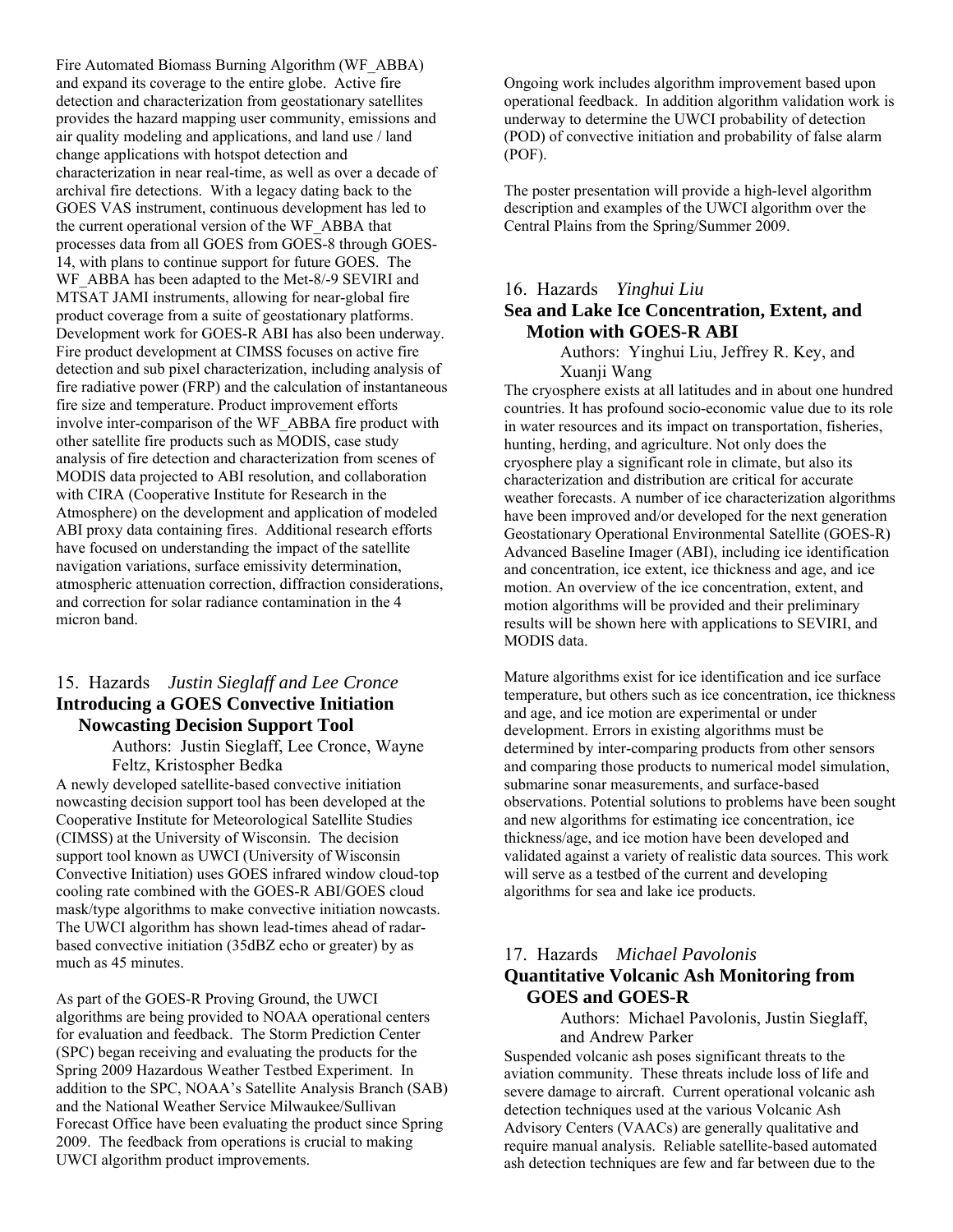difficult nature of separating volcanic clouds from meteorological clouds and other non-volcanic features using reflectance or brightness temperature measurements alone. In addition, to forecast the dispersion of volcanic ash clouds, an estimate of the cloud height, effective particle size, and mass loading is needed. We will present results from automated algorithms designed to reliably detect volcanic ash clouds and retrieve their macro and micro-physical properties using the current GOES Imagers and the future GOES Imager (GOES-R).

# 18. Hazards *Ralph Petersen and Robert Aune* **Optimizing the Impact of Geostationary Satellite Products in very-short-range forecasts – Recent Results and Future Plans**

Authors: Ralph Petersen and Robert Aune Instruments aboard the future GOES-R satellite series will resolve atmospheric features at extremely high resolution both in time and space. Although one measure of the utility of these data will be their impact on NWP guidance at 12 hours and beyond, a greater benefit from these detailed and frequently refreshed data may come through objective tools that assist forecasters in identifying rapidly developing, extreme weather events 1-6 hours into the future. These "NearCasting" systems must be able to detect and retain extreme variations in the atmosphere, incorporate large volumes of high-resolution asynoptic data, and provide guidance products within minutes of when updated satellite observations become available. Because of the detail and perishable nature of these very-short-range forecast products, numerical approaches are needed that are notably different from those used in numerical weather prediction, where the forecast objectives cover longer time periods and take substantially longer to run using many more computer resources.

At previous meetings, a new Lagrangian approach was introduced that optimizes the impact and retention of information provided by satellites, specifically detecting and preserving intense vertical and horizontal variations observed in the various data fields observed over time. To test the system, full resolution (10 km) moisture products from current GOES sounders have been used to update and enhance longerrange guidance from very-short-range NWP forecasts. Results show that the Lagrangian system captures and retains details (maxima, minima and extreme gradients) important to the development of vertical moisture structures critical to the development of convection 3-6 hours in advance, even after IR observations are no longer available due to obscuration by the developing convection itself. Early results also point to the need to control the growth of convergence in the showrange wind forecasts. To accomplish this, both components of the deformation as well as the convergence itself must be minimized in the initial wind fields.

Although previous tests provided prototype examples of NearCast products that can be available at higher resolution using existing GOES or SEVIRI data, additional experiments have been conducted to further expand the utility of both existing and future Geostationary observations. Key to these

NearCasting experiments is choosing parameters whose forecasts are both 1) critical in identify the pre-convective environment and 2) observed well by GOES. To accomplish this, 2 or 3 layers of moisture data and 6 to 8 layers of temperature data can be projected forward in time and then combined to determine areas where a variety of stability indices are undergoing substantial changes. Candidate indices include the Lifted Index, Totals Index, CAPE, CIN, and Convective Instability, as well as scaled ensembles of these individual indicators. Because of the desire to reduce false alarms and increase probability of detection, both destabilization and stabilization must be studied.

Details of recent NearCasting enhancement results, as well as assessments the products within NWS WFOs and NCEP Service Centers, will be presented. Examples will include cases of severe convection over the US using sounder products from the current GOES satellites and over Europe using SEVIRI temperature and moisture data as a surrogate for future GOES-R ABI data. Efforts to limit the growth of convergence and deformation within the NearCasting model will also be discussed.

# 19. Hazards *Jason Brunner* **Objective Day/Night Overshooting Top and Enhanced-V Detections Using MODIS, AVHRR, and MSG SEVIRI Imagery in Preparation for GOES-R ABI**

Authors: Kristopher Bedka, Jason Brunner, Wayne Feltz, Rich Dworak, and Lee Cronce An overshooting convective cloud top is defined by the American Meteorological Society as "a domelike protrusion above a cumulonimbus anvil, representing the intrusion of an updraft through its equilibrium level". A single overshooting top (OT) exists for less than 30 mins and has a maximum diameter of ~15 km. Despite their relatively small size and short duration, storms with OTs often produce hazardous weather conditions such as aviation turbulence, frequent lightning, heavy rainfall, large hail, damaging wind, and tornadoes. Though it is commonly understood that a small cluster of very cold IRW brightness temperatures from satellite data relates well with the presence of an OT, this characteristic has yet to be exploited in any operational objective OT detection technique. Spatial IRW BT gradients (IRW-texture technique) can be combined with NWP-based tropopause temperature information and knowledge of the characteristic size of an OT to objectively identify them at their proper scale. OTs found in combination with a U or V shaped region of cold infrared window brightness temperatures (BTs) are often indicative of an especially severe thunderstorm. Once OTs have been identified by the IRWtexture technique, the focus can be directed toward the objective detection of the enhanced-V signature. While the enhanced-V is often highly variable in infrared imagery, one aspect of the enhanced-V remains fairly constant in that the "arms" of the V signature enclose a warm region downwind of the overshooting top to form an "anvil thermal couplet". UW-CIMSS and Kristopher Bedka (SSAI/NASA LaRC) have developed a pattern recognition technique with IRW imagery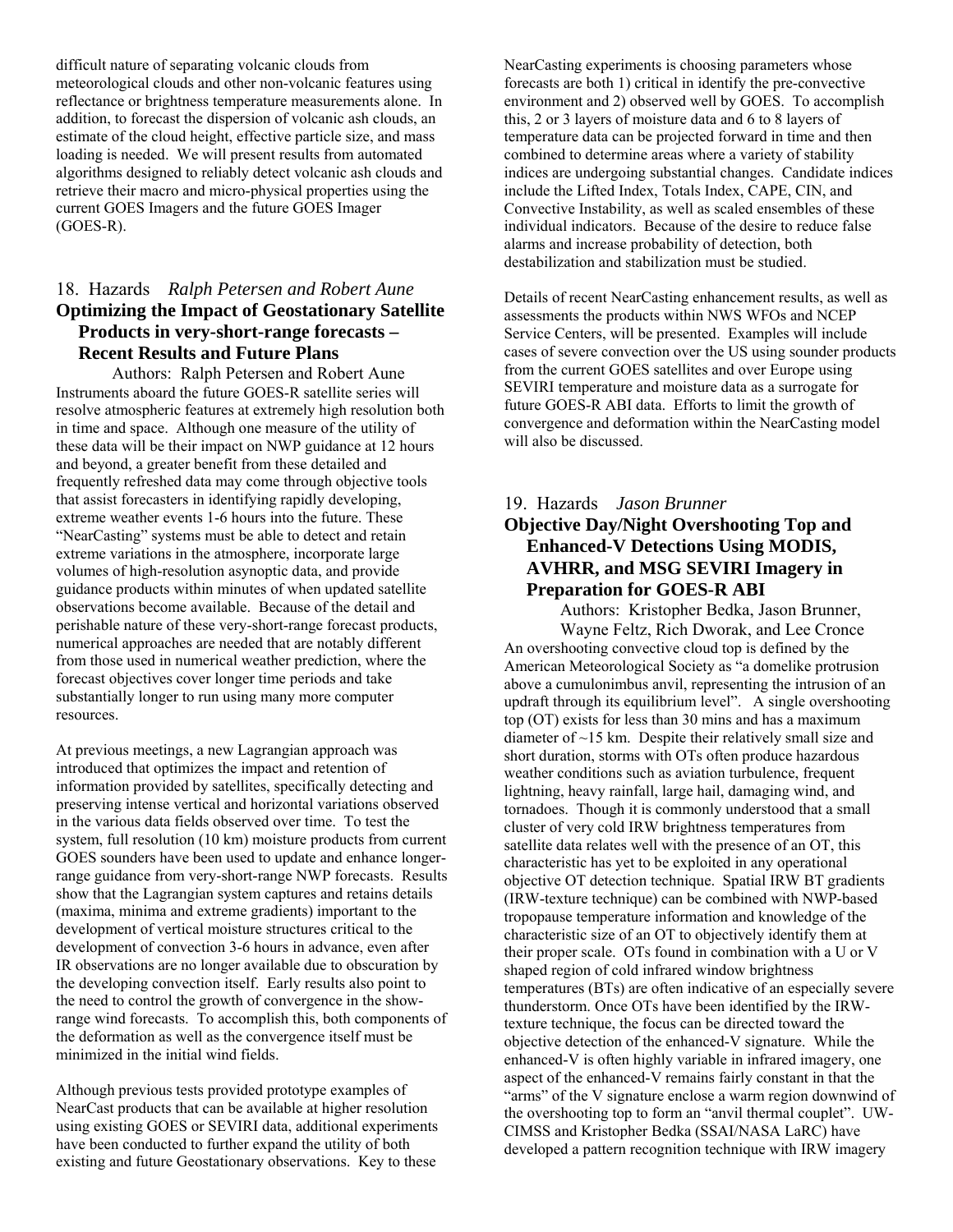to objectively detect anvil thermal couplets associated with the enhanced-V signature.

These IRW-texture OT and enhanced-V/anvil thermal couplet detection algorithms are currently being developed for future operations with the Geostationary Operational Environmental Satellite Advanced Baseline Imager (GOES-R ABI) within the GOES-R Aviation Algorithm Working Group. As GOES-R ABI will offer 2 km spatial resolution in the infrared channels, we can use current satellite instruments to emulate the imagery that will be available in the future with GOES-R ABI. This work provides some examples of algorithm output and validation using MODIS, AVHRR, MSG SEVIRI, CloudSat, and CALIPSO data.

### 20. Hazards *Jason Brunner*

### **An overview of the improvements with the version 6.5 WF\_ABBA and trend analyses of fires from 1995 to present over the**

Authors: Jason C. Brunner, Christopher C. Schmidt, Elaine M. Prins, Joleen M. Feltz, Jay P. Hoffman, and Scott S. Lindstrom

The UW-Madison Cooperative Institute for Meteorological Satellite Studies (CIMSS) is reprocessing the GOES-East archive with an updated version 6.5 of the WildFire Automated Biomass Burning Algorithm (WF\_ABBA) to generate fire summary statistics and locations of fires throughout the western Hemisphere from 1995 to present. Trend analyses of fires have been generated for this time period. The 14-year diurnal fire climatology will have applications in emissions and air quality modeling, climate change studies, land-use/land-cover change, fire dynamics modeling, fire weather analyses, and socio-economic studies. The WF\_ABBA is a dynamic, multispectral, thresholding, contextual algorithm that uses the visible (when available), 3.9 μm, and 10.7 μm infrared bands to locate and characterize hot spot pixels. The algorithm is based on the sensitivity of the 3.9 μm band to high temperature subpixel anomalies and is derived from a technique originally developed by Matson and Dozier (1981). It incorporates statistical techniques to automatically identify hot spot pixels in the GOES imagery. Once the WF\_ABBA locates a hot spot pixel, it incorporates ancillary data in the process of screening for false alarms and correcting for water vapor attenuation, surface emissivity, solar reflectivity, and semi-transparent clouds. Version 6.5 of the WF\_ABBA provides additional parameters and metadata as requested by the international user community. Improvements include an opaque cloud product to indicate regions where fire detection is not possible; a fire radiative power (FRP) product in addition to Dozier output of instantaneous estimates of fire size and temperature; metadata on processing region and block-out zones due to solar reflectance, clouds, extreme view angles, saturation, and biome type; and fire metadata mask imagery.

### 21. Hazards *Jamie Kibler* **Operational Hazard Detection and Monitoring in the Satellite Analysis Branch**

Authors: Jamie Kibler and Brian Hughes The National Environmental Satellite Data and Information Service (NESDIS) is a line office within the National Oceanic and Atmospheric Administration (NOAA) charged with the development and operation of the Nations' environmental satellites and the creation of associated data and products. These satellite derived products support all of NOAA's core missions, including ensuring safe and efficient commerce and transportation, monitoring of weather and water, ecosystem management, and climate services. As such, NOAA's satellites enjoy a unique perspective of the Earth to allow scientists to detect and monitor significant environmental and man made hazards that pose a threat to life and property.

This presentation will focus on the hazard and disaster detection, product generation and product distribution of the Satellite Analysis Branch (SAB) of NESDIS. The SAB is staffed 24x7 to monitor and distribute products related to volcanic eruptions, ash extent and movement, global tropical cyclone analysis, wildfire detection and smoke emissions monitoring, and heavy precipitation nowcasting and analysis. SAB also participates as an operation test-bed for new satellite product algorithms, before products are placed into routine operations. An overview of SAB operations, satellite data used, how these data and derived products are used in operations, and linkage to users will be presented.

### 22. Hazards *Jamie Kibler*  **The Satellite Analysis Branch Hazard Mitigation Programs**

 Author: Jamie Kibler The Satellite Analysis Branch (SAB) provides and distributes a wide variety of operational hazard mitigation products to the user community for use in operations, research, validation and verification. The programs associated with these products are many; including a precipitation analysis and estimation, tropical position and intensity classification, volcanic ash tracking and a smoke and fire detection.

This presentation will focus on hazard and disaster detection and product generation. Hazard mitigation analysts of SAB have an expertise in satellite meteorology. They use a variety of satellite data including NOAA's Geostationary Operational Environmental Satellites (GOES), Polar Orbiting Environmental Satellites (POES), also, NASA's Moderate Resolution Imaging Spectroradiometer (MODIS) and other satellite constellations to provide hazard mitigation products on a 24/7 daily basis. These products are time sensitive and our users depend on the information provided to be of highest quality. SAB continues to improve each program and associated product with the help of user input and new satellite technology.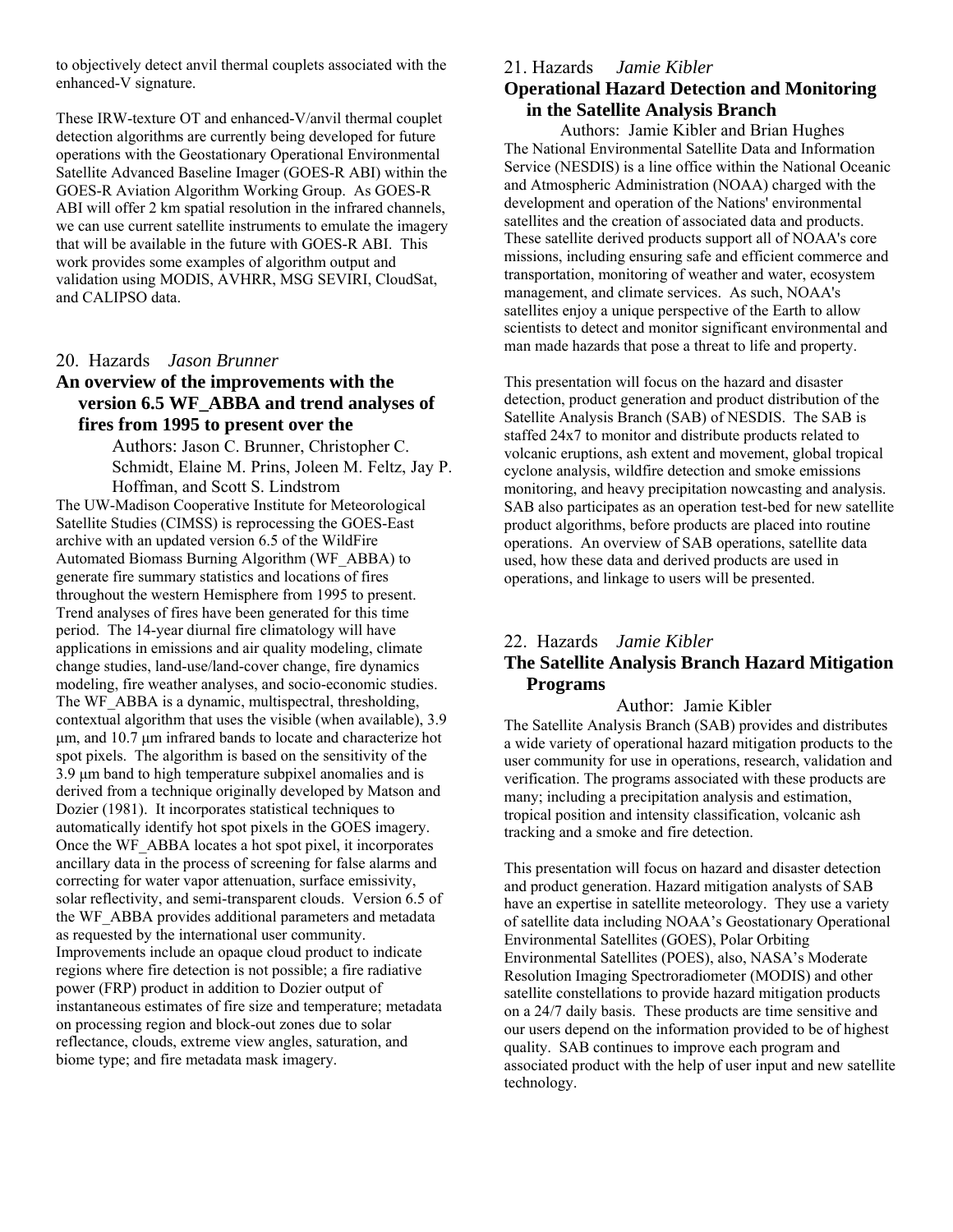#### 23. Imagery *Hyre Bysal* **GOES Stray Light Intrusion and Remedies**  Author: Hyre Bysal

There is no longer a health and safety risk of imaging close to sun with the improvements incorporated into GOES N-P imagers and sounders. However, NOAA has discovered significant product degradation due to sun intrusion when scanning within 10 degrees of the sun. The sun intrusion is more detectable on lower wavelength IR channels (especially Channel 2) of the imager with the effect increasing as the scan angle gets closer to the sun. NOAA and ITT are still characterizing the effect of the sun intrusion and working on two potential remedies to maximize scanning around satellite midnight during the eclipse season. The easier and more immediate one of these remedies is the replacement of regular frames with same size frames shifted away from the sun when sun is near the edge of the frame. The longer-term remedy is to remove the stray light effect from the effected areas of the image through an algorithm in the Sensor Processing System (SPS) and send the corrected image through GVAR.

#### 24. Imagery *Xin Jin*

### **The legacy products from GOES-R atmospheric sounding**

Authors: Xin Jin, Jun Li, Timothy J. Schmit, Graeme Martin, Jinlong Li, and Mitchell D. Goldberg

The legacy products from GOES-R atmospheric profile sounding are compared with the ECMWF forecast and reanalysis products using the SEVIRI onboard the Meteosat Second Generation (MSG) as proxy. It is found that the quality of these legacy products is solidly improved over cold area and in warm area, the improvement is less significant.

### 25. Imagery *Eileen Maturi*

### **NOAA'S Geostationary Operational Sea Surface Temperature Product suite**

Authors: Eileen Maturi, John Sapper, Andy Harris, Jon Mittaz, Wen Meng, Robert Potash, Meizhu Fan

NOAA's National Environmental Satellite, Data, and Information Service (NESDIS) have generated Sea Surface Temperature (SST) products from Geostationary (GOES) East (E) and West (W) satellites on an operational basis since December of 2000. Since that time, a process of continual development has produced steady improvements in product accuracy. Recent improvements extended the capability to permit generation of operational SST retrievals from the Japanese Multi-function Transport Satellite (MTSAT-1R) and the European Meteosat Second Generation (MSG-2) satellite, thereby extending spatial coverage. The four geostationary satellites (longitudes 75ºW, 135ºW, 140ºE, and 0º, respectively) provide high temporal SST retrievals for most of the tropics and mid-latitudes, with the exception of a region between  $\sim 60^{\circ}$ E and  $\sim 80^{\circ}$ E. Due to ongoing development, the quality of these retrievals now approaches that of SST products from the polar orbiting Advanced Very High

Resolution Radiometer (AVHRR). The suite of products consists of gridded, NetCDF imagery and HDF blended SST analysis. Gridded products generated from the four geostationary satellites provide hourly regional imagery, 3 hourly hemispheric imagery, 24 hour merged composites, along with a buoy matchup data set. NetCDF Level 2 preprocessed products are generated for every satellite image. This consists of a pixel level SST and additional parameters which are generated for GOES-E/W every 30 minutes for each N and S hemispheric sectors; MTSAT-1R every 60 minutes for each full disk sector; and MSG-2 every 15 minutes for each full disk sector. The blended SST is daily 11KM analysis generated from blending geostationary and polar-orbiting satellite SST retrievals. These products provide to the user community a reliable source of SST observations, with improved accuracy and increased coverage in important oceanographic, meteorological, and climatic regions.

# 26. Imagery *Tim Olander* **Status of the Advanced Dvorak Technique (ADT)**

Authors: Tim Olander and Chris Velden The Advanced Dvorak Technique, an objective algorithm developed at UW-CIMSS designed to estimate tropical cyclone intensity from geostationary IR imagery, has undergone several important recent upgrades and modifications. These upgrades range from functionality changes to accommodate operational ADT user requirements, to coding modifications to adapt and adhere the algorithm to GOES-R guidelines and objectives. In addition, new innovations continue to improve the performance and accuracy of the ADT in estimating tropical cyclone intensity. These modifications and upgrades will be summarized in the poster to brief current and future ADT users on the algorithm's status.

#### 27. Imagery *Anthony J. Schreiner*

# **Diurnal Frequencies of the GOES Derived Cloud Product**

Authors: Anthony J. Schreiner and James P. Nelson III

One of the primary strengths for the Geostationary Operational Environmental Satellite (GOES) series of Imagerand Sounder-derived products is the opportunity to examine and compare the diurnal cycle for specific atmospheric components (e.g. frequency of cloudiness) for varying time lengths. Comparisons of this type may show changes in seasonal trends with respect to the diurnal cycle within a given year, or comparisons from year to year. In addition to examining diurnal characteristics at a particular location, one can also investigate diurnal differences due to land/sea conditions or orographic differences, for example. Routine processing of the GOES Sounder and Imager Cloud Product at the University of Wisconsin–Madison Cooperative Institute for Meteorological Satellite Studies (UW-CIMSS) has been ongoing for the past fourteen and eight years, respectively. These data are available in near-real time on the CIMSS Real-time web page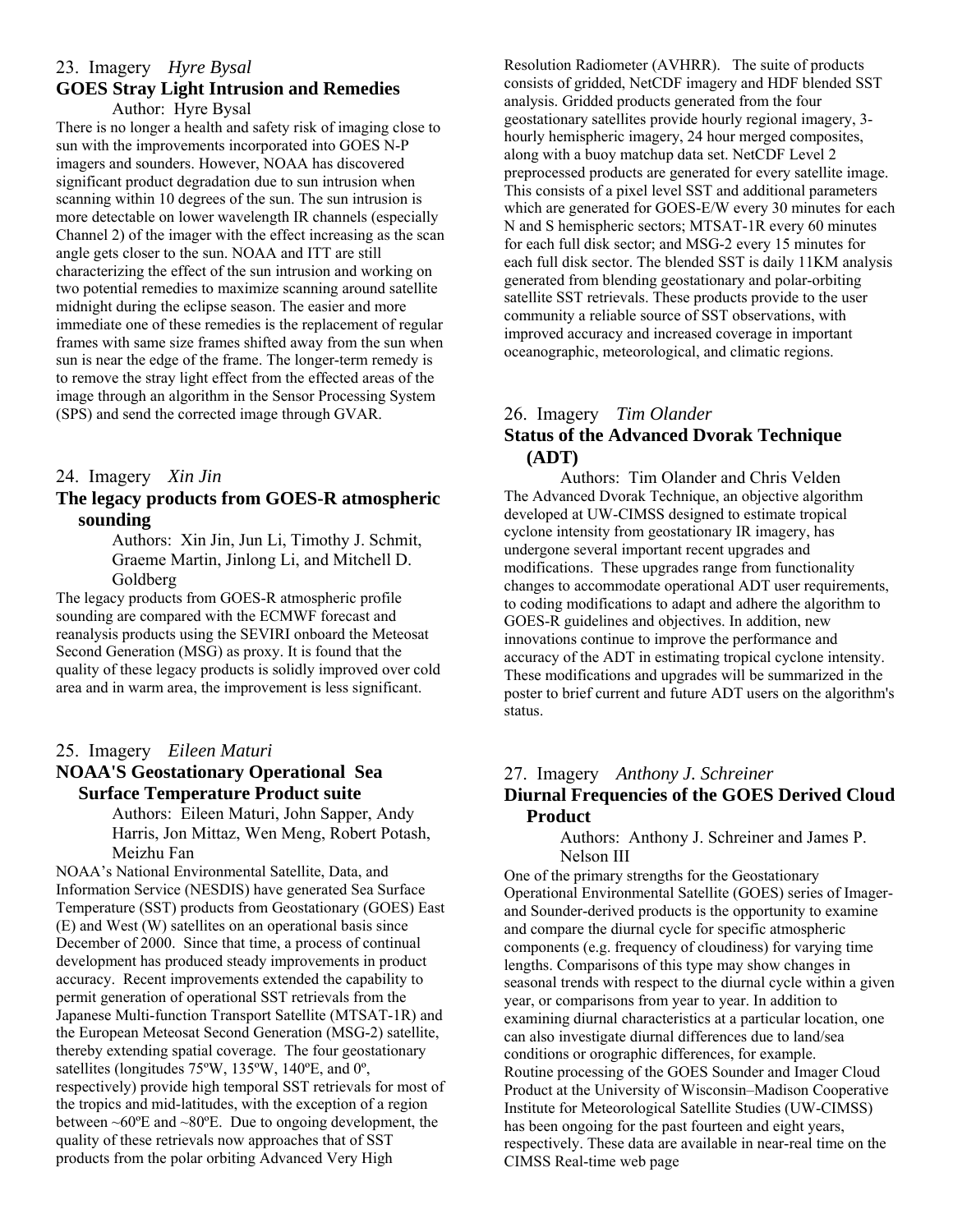(http://cimss.ssec.wisc.edu/goes/rt/). A technique for generating monthly frequencies of all-cloud, high-level, midlevel, and low-level cloud at hourly intervals has been developed using the GOES Sounder Cloud Product. To date this technique has only been applied for the months July through September 2009 and is limited to the CONtinental United States (CONUS) plus the immediate surrounding waters of the Atlantic and Pacific Oceans and the Gulf of Mexico.

A demonstration of this product will be presented. Future plans include the reprocessing of historical Sounder derived Cloud Product data and expanding this technique to include the derived Cloud Product from the GOES-12 Imager.

#### 28. Readiness / Training *Thomas Achtor* **McIDAS-V Support for the GOES-R Program**  Authors: Thomas Achtor, Thomas Rink, Thomas Whittaker

The fifth generation of the Man computer Interactive Data Access System (McIDAS-V) is a java-based, open-source, freely available software package. It provides powerful new capabilities to analyze and visualize data from the next generation of remote sensing instruments under development for the GOES-R and NPOESS programs. Working through the GOES-R AWG Imagery team, McIDAS-V will provide visualization and analysis capabilities for the GOES-R algorithm development teams. We are developing data analysis and visualization tools for ABI simulated imagery and AWG development products. SEVIRI data can also be displayed and manipulated. We will provide an intuitive user interface to the GOES-R routine processing framework to bring AWG products into the McIDAS-V data model. This will allow GOES-R scientists and algorithm developers to analyze and visualize their products, enable algorithm evaluation, monitoring and support iterative development.

# 29. Readiness / Training *Kaba Bah* **Operational Uses of Bands on the GOES-R Advanced Baseline Imager (ABI)**

Authors: Kaba Bah, T. J. Schmit, T. Achtor, T. Rink, W. Wolf, J. Otkin, J. Sieglaff, and J. Feltz The capabilities of the Advanced Baseline Imager (ABI) that will be on board the GOES-R satellite are being demonstrated by using McIDAS-V as a tool to visualize and analyze simulated GOES-R ABI data. These simulated images were created by the GOES-R Algorithm Working Group (AWG) who used super computers to run high resolution numerical models, which were then input into the Cooperative Institute for Meteorological Satellite Studies(CIMSS) advance radiative transfer models. The simulated datasets include 2km sampling full disk images showing GOES-R ABI in the "west" projection, 2km resolution Continental United States(CONUS) images, and higher resolution meso-scale images for the convective outbreak on June 4-5 2005 at 1-minute time intervals. McIDAS-V is a free java based open source software package designed for easy visualization and analysis of different satellite datasets. By ingesting these simulated ABI datasets into McIDAS-V for visualization, we were also

able to analyze multiple bands in many different ways, which includes Normalized Difference Vegetation Index (NDVI), simple band differences, scatter analysis and data transacts.

# 30. Readiness / Training *Eric C. Bruning*  **Interpretation of total lightning density patterns in the GOES-R Proving Ground**

Author: Eric C. Bruning

Described is a framework for explaining total lightning density patterns using charge conservation and simple electrostatic criteria for lightning initiation and propagation. It is proposed that cellular maxima in lightning density maps are tied to frequent, local flash initiation driven by local updraft conditions supportive of non-inductive charging, while extensive regions of lower-density activity are tied to lowerfrequency propagation of lightning channels through regions of charge carried to those regions by advection. Lightning imagery possibilities from the GOES-R Geostationary Lightning Mapper will be shown, focusing on different combinations of event, group, and flash centroids, extents, and radiances, and the different physical processes implied by each.

# 31. Readiness / Training *Patrick Dills* **Education Resources: GOES Satellite-related Web Modules and the Environmental Satellite Resource Center (ESRC)**

Authors: Patrick Dills and Wendy Schreiber-Abshire

The COMET® Program (www.comet.ucar.edu) receives funding from NESDIS and the NPOESS Integrated Program Office (IPO), with additional contributions from the GOES-R Program Office and EUMETSAT, to directly support education and training efforts in the area of satellite meteorology. This partnership enables COMET to create educational materials of global interest on the products and operational applications from geostationary and polar-orbiting remote sensing platforms.

Since the mid 1990s, COMET's satellite education programs have focused on the capabilities and applications of operational GOES and POES systems and their relevance to operational forecasters and other user communities. Several years ago, COMET introduced educational materials on the upcoming NPP/NPOESS system, and then in 2008 expanded its activities to include training on the future GOES-R satellites. By partnering with experts from various scientific and user communities, and applying cutting edge Web-based learning and teaching technologies, COMET is able to stimulate greater utilization of both current and future satellite data observations and products. COMET has also recently broadened the scope of its online training to include materials on the EUMETSAT Polar-orbiting System (EPS) and Meteosat geostationary satellites. EPS represents an important contribution to the Initial Joint Polar System (IJPS) between NOAA and EUMETSAT, while Meteosat imaging capabilities provide an important proving ground for the next generation GOES-R imager.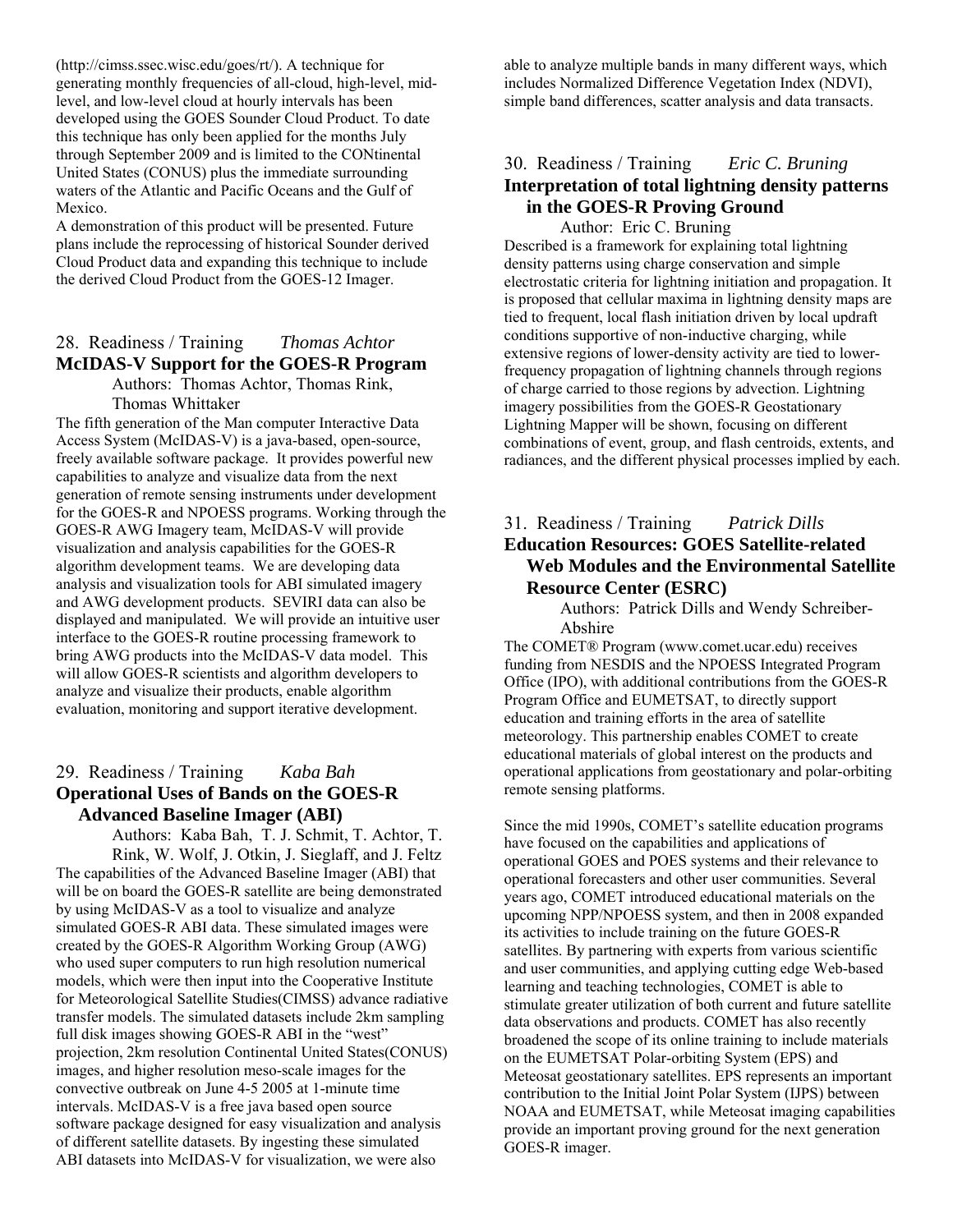This presentation provides an overview of COMET's recent satellite education efforts and publications, highlighting new materials relevant to the GOES satellite series. In addition to being available via the MetEd Web site (www.meted.ucar.edu/topics\_satellite.php), COMET's satellite modules can also be found amongst a growing body of satellite information and training resources within the Environmental Satellite Resource Center (ESRC) Web site (www.meted.ucar.edu/esrc). The ESRC, developed and supported by COMET, provides search capabilities and free access to both geostationary and low Earth orbiting satellite information and education from multiple trusted sources. The ESRC site is a community-driven resource and is sponsored by the NPOESS IPO, NOAA, and NESDIS.

### 32. Readiness / Training *B. Connell* **New Course: Satellite Hydrology and Meteorology for Forecasters**

Authors: B. Connell, J. Braun, D. Bikos, R. Van Til, S. Lindstrom, S. Bachmeier, T. Mostek, and M. DeMaria

The Forecaster track of the Satellite Hydrology and Meteorology (SHyMet) Course will cover satellite imagery interpretation, including feature identification, water vapor channels and what to expect on GOES-R. There is a session on remote sensing applications for hydrometeorology that includes uses of remote sensing data for operational hydrology and there is also a session on aviation hazards. Other topics include an understanding of the Dvorak method in tropical cyclone analysis and the utility of cloud composites in forecasting. This course will be administered through webbased instruction and will be the equivalent of 16 hours of training. The course will be available this Fall 2009.

### 33. Readiness / Training *B. Connell* **New Training: GOES-R 101**

Authors: B. Connell, T. Schmit, J. Gurka, S. Goodman, D. Hillger, and S. Hill

What information would you select to present to forecasters to introduce them to GOES-R – and do it in under 2 hours? We address 3 W's: Why, when, and what sensors and provide examples and information links. Come find out what is in the module.

#### 34. GOES-R/S trans *S. Bedka*

### **Validation of nighttime cloud optical and microphysical properties for GOES-R**

Authors: S. Bedka, P. Minnis, P. W. Heck, Y. Yi, M. M. Khaiyer, D. A. Spngenberg, and S. J. Abel

The determination of nighttime cloud microphysical properties from satellite-based radiometers remains a relatively unexplored area, particularly in comparison to daytime methods. While nighttime multi-spectral algorithms are routinely used for cloud masking, cloud typing and determining cloud height, techniques for deriving optical properties and microphysics are less prevalent due to the lack

of shortwave information from which scattering and absorption properties of hydrometeors can be inferred. The GOES-R Cloud Algorithm Working Group (AWG) is employing a modified version of NASA Langley's Solar infrared-Infrared-Split window Technique (SIST) to retrieve cloud optical depth, particle size and liquid/ice water path. This modified technique, the Nighttime Optical and Microphysical Properties (NCOMP) algorithm, currently utilizes 3.9, 10.8 and 12 -μm channels and has been applied to Advanced Baseline Imager (ABI) proxy datasets, Spinning Enhanced Visible InfraRed Imager (SEVIRI) imagery. NCOMP is a streamlined version of SIST in that it uses both cloud phase and cloud temperature that are pre-determined by upstream GOES-R algorithms rather than deriving those quantities as part of its retrieval technique. This paper will present validation and comparisons of NCOMP results from a 10-week period during which other Cloud AWG products are also being validated. Performance and accuracy will be assessed with respect to the GOES-R Function and Performance Specifications (F&PS). Particular emphasis will be placed on Cloud Liquid Water Path (LWP) and Ice Water Path (IWP) comparisons as these quantities are readily available from Cloud-Aerosol Lidar and Infrared Pathfinder Satellite Observations (CALIPSO), Advanced Microwave Scanning Radiometer - Earth Observing System (AMSR-E) and surface-based retrievals. Consistencies between SIST and NCOMP results will also be shown in order to expand validation opportunities given the relative lack of well-tested nighttime optical and microphysical property retrievals from other instruments. SIST is used in near-real time over a variety of domains using imagery from additional geostationary and polar-orbiting orbiting satellites, so validation results from non-SEVIRI field programs such as the Tropical Composition, Cloud and Climate Coupling (TC4) mission will be shown.

# 35. GOES-R/S trans *Francis G. Eparvier* **GOES-R EXIS: Providing Solar EUV and X-Ray Irradiances for Space Weather**

Author: Francis G. Eparvier The variable solar EUV and soft X-ray radiation is a primary energy source for the upper atmosphere, heating the thermosphere, creating the ionosphere, changing the evironment in which low earth orbit satellites fly, and affecting telecommunications and navigation systems. Part of the GOES-R solar instrumentation will be the EUV and X-Ray Irradiance Sensors (EXIS). The EXIS consists of two instruments, the EUV Sensor (EUVS) and the X-Ray Sensor (XRS), both designed to measure the solar spectral irradiance in different geo-effective wavelength ranges. An XRS has been included in the GOES manifest since the beginning of the program and has become the standard, real-time monitor of solar flares. The new XRS design will continue that long history, measuring the solar irradiance in the 0.05-0.4 nm and 0.1-0.8 nm bands, but will have a larger dynamic range, capturing both the lowest solar minimum and brightest flaring irradiances. An EUVS was first added to the program with the launch of GOES-13 in 2006. Completely redesigned for GOES-R, the new EUVS will use a combination of measurements of specific solar emissions and empirical modeling to produce a realtime solar irradiance product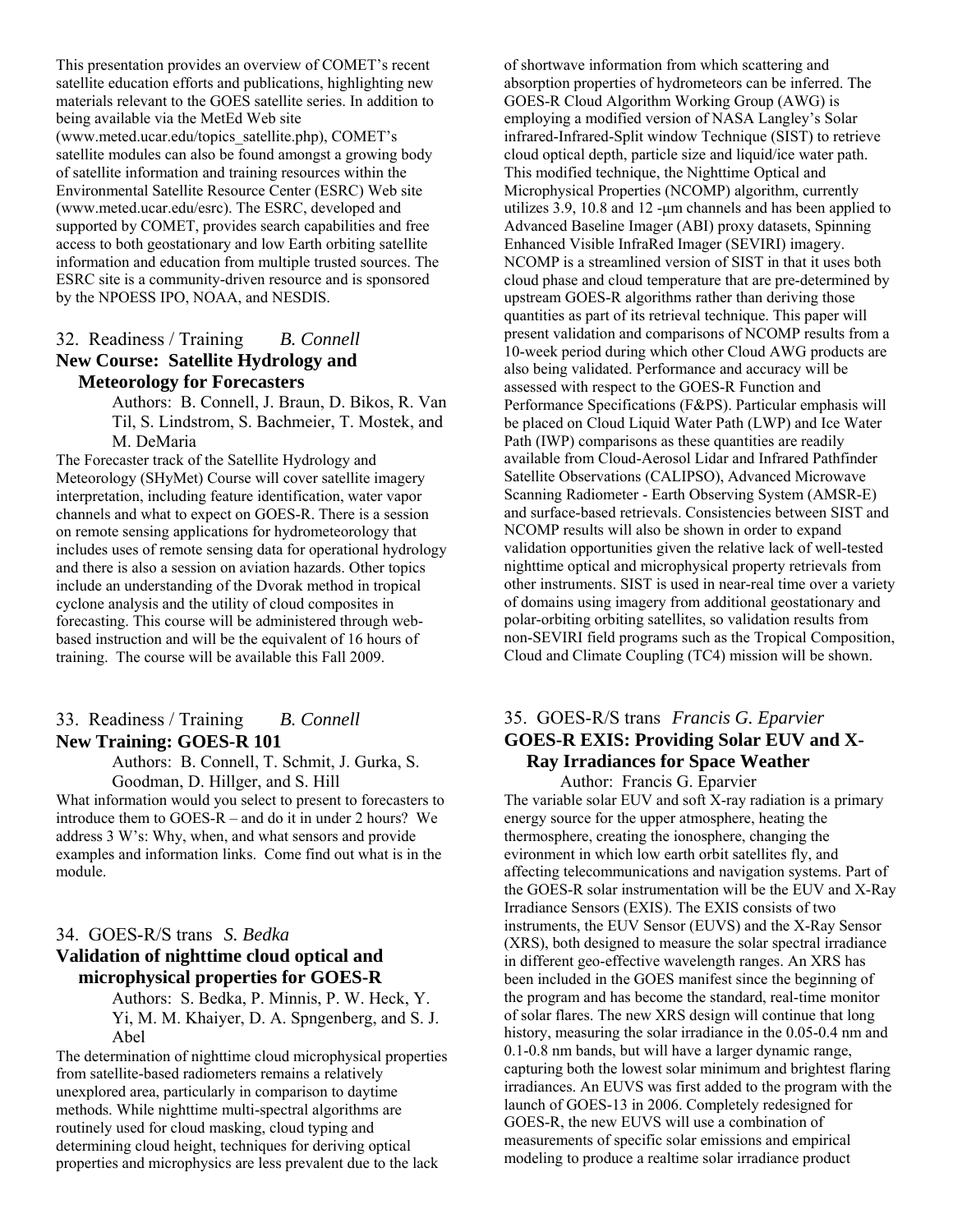spanning the entire 5-127 nm wavelength range. This paper will introduce the concept designs for the GOES-R EXIS and the utility of the EXIS data products for space weather monitoring and modeling.

# 36. GOES-R/S trans *M. Green* **An Air Quality Proving Ground (AQPG) for GOES-R**

Authors: M. Green, R. Hoff, S. Christopher, F. Moshary, S. Kondragunta, R. Pierce A consortium of Universities have been awarded an Air Quality Proving Ground for the GOES-R ABI instrument. Led by UMBC and University of Alabama Huntsville, the Proving Ground will provide the first steps to building a user community who will be prepared to use the ABI data in nearreal time for air quality forecasting and analysis needs. Based on the currently successful, IDEA product, the AQPG will evolve a product delivery system so that regional air quality forecasters have access to measurements from GOES-R, from ground based sites, and from models to better predict particulate air quality in the US. The Year 1 activities of the Proving Ground will be to gather user driven ("pull") guidance on the understanding of the ABI product and how it would be used in such a forecast system. To that end, an AQPG User Group will be formed that will advise the project in the future. Evolving from the current Three-Dimensional Air Quality System User Group and adding members from the NWS Forecast Guidance User community, these advisers will assess ABI proxy data which has been and will be processed in the future. Using known data sets from existing satellite, ground based remote sensing, ground based air quality and models, at least ten case studies will be created which exercise the ABI algorithm and allow the User Group to comment on how those data would be used in their forecast tasks.

# 37. GOES-R/S trans *Wayne M. MacKenzie* **Convective Initiation Algorithm for GOES-R**

Authors: Wayne M. MacKenzie, John R. Walker, John R. Mecikalski

This algorithm, first developed for the current GOES satellite series (Mecikalski and Bedka 2006), is being evolved to take advantage of the improvements in spectral, spatial and temporal resolution. A recent study by Mecikalski et al. (2009) and Siewert et al. (2009) outlines the uses of additional spectral bands on convective initiation events using Meteosat Second Generation (MSG). Since MSG contains similar spectral bands as GOES-R will contain, these results are applies to the GOES-R Convective initiation (CI) algorithm. The results from that study have been used tested in a framework to include within the (CI) algorithm.

The components of the algorithm include an object tracking component, and spectral channel tests to determine a high probability for which cloud objects will CI. The validation has been performed on the algorithm itself (independent of an objective tracking system), and current work includes objecttracking validation. This will allow for an analysis of which components contribute to the algorithm error.

### 38. GOES-R/S trans *R. Bradley Pierce* **Development of a visibility retrieval for the GOES-R Advance Baseline Imager**

Authors: R. Bradley Pierce and Allen Lenzen This poster presents a comparison between GOES-R Advanced Baseline Imager (ABI) visibility retrievals, under development within the GOES-R Aviation Algorithm Working Group, with model based estimates from the NCEP North American Model (NAM) and observations Automated Surface Observing Systems (ASOS) visibility reports for the period from May-July, 2008. Visibility is proportional to extinction-1 which is a measure of attenuation of the light passing through the atmosphere due to the scattering and absorption by aerosol particles. The integrated extinction coefficient over a vertical column is called aerosol optical depth (AOD). Conversion from AOD and Low Cloud/Fog optical depth (COT) to extinction requires knowledge of the depth of the aerosol/cloud layer, which is assumed to be determined by the depth of the planetary boundary layer (PBL) in the ABI visibility algorithm. The ABI visibility retrieval combines ABI clear sky Aerosol Optical Depth (AOD) retrievals (using MODIS L1 radiances as ABI proxy data) with ABI Cloud Optical Depth (COT) retrievals (using GOES-12 L1 radiances as ABI Proxy data) and meteorological analyses from the NCEP Global Forecasting System (GFS). Assessment of visibility product measurement accuracy is presented. The results of this feasibility study show systematic biases in classification for Low and Moderate visibility that point to the need to perform seasonal and/or regionally dependent bias corrections to meet ABI design specifications.

# 39. GOES-R/S trans *Timothy J. Schmit* **The History and Evolution of the ABI (Advanced Baseline Imager) on the GOES-R series**

Author: Timothy J. Schmit The evolution of the next generation GOES-R Advanced Baseline Imager (ABI) will be covered. As with any instrument, the ABI leverages heritage instruments and the input from many. The ABI began as a proposed eight-channel imager, all with fairly wide instrument spectral responses. Over time, eight more bands were added to better meet the stated requirements. In general, the bands were made more narrow spectrally. The next generation geostationary satellite series will offer a continuation of current products and services and enable improved and new capabilities. The ABI on the GOES-R series has been designed to meet user requirements covering a wide range of phenomena. This includes applications related to weather, oceans, climate, and the environment. The ABI will improve upon the current GOES Imager with more spectral bands, faster imaging, higher spatial resolution, improved navigation and registration, and more accurate calibration. The ABI expands from five spectral bands on the current GOES imagers to a total of 16 spectral bands in the visible, near-infrared and infrared spectral regions. The ABI will also offer an increase of the coverage rate leading to full disk scans at least every 15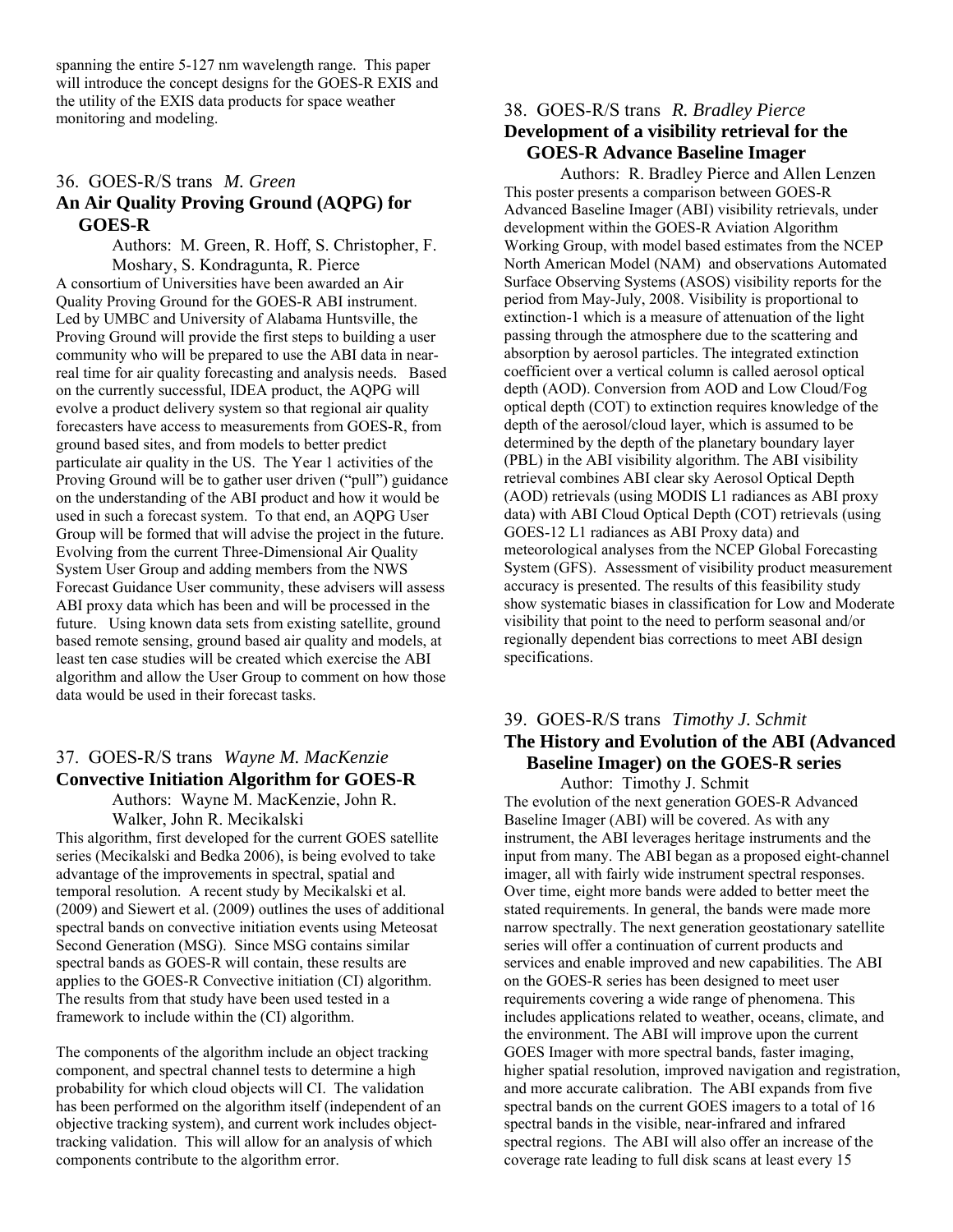minutes. ABI spatial resolution at the satellite sub-point will be 2 km for the infrared bands and 0.5 km for the 0.64 um visible band.

# 40. GOES-R/S trans *Christopher Siewert* **The GOES-R Proving Ground at NOAA's Storm Prediction Center and Hazardous Weather Testbed**

Authors: Christopher Siewert, Eric Bruning, Russell Schneider, Steve Goodman, Jim Gurka, Robert Rabin

The GOES-R Proving Ground's activities at NOAA's Hazardous Weather Testbed (HWT) in the Storm Prediction Center (SPC) in Norman, OK provide a unique opportunity to interact with and study new products available on the next generation GOES-R satellite in an operational framework. The overall goal of the proving ground is to provide forecasters with the knowledge and experience needed to effectively use the products in day to day operations once they become available. This past year, the GOES-R Proving Ground's Spring Experiment at the SPC this goal was met through constant interaction with the products in real-time forecasting situations by both forecasters and product developers. Constructive feedback given by forecasters during the Spring Experiment and throughout the year is provided to product developers in order to facilitate required improvements to the products.

GOES-R proxy products focusing on detecting and forecasting convection, lightning and severe weather were studied this year in a broad range of forecasting strategies, from short term convective outlooks to real-time nowcasting exercises. The products available currently at the SPC include a 15-minute cloud-top cooling and 0-1 hour convective nowcast product from the University of Wisconsin – Cooperative Institute for Meteorological Satellite Studies (UW-CIMSS), a 10-km total lightning GLM proxy from NASA's Short-term Prediction Research Transition (SPoRT) and the National Severe Storms Laboratory (NSSL), and a 0-1 hour severe hail probability forecast from the Cooperative Institute for Research in the Atmosphere (CIRA).

The presentation will focus on the GOES-R Proving Ground's activities at the SPC, preliminary findings from this past year's experiment, product improvements and case examples, forecaster interactions, and goals for the GOES-R Proving Ground's activities in years to come including additional experiment activities throughout the year.

### 41. GOES-R/S trans *Xuanji Wang* **Sea and Lake Ice Thickness and Age for Use**

# **with GOES-R ABI**

Authors: Xuanji Wang, Jeffrey R. Key, Yinghui Liu

Sea and lake ice concentration and thickness affect the exchange of heat, energy, mass, and momentum between the atmosphere and the underlying water body. Ice and snow, commonly called the cryosphere, exist at all latitudes and in about one hundred countries. Not only does the cryosphere and its characterization and distribution play a significant role in weather forecast and climate, it also has profound socioeconomic value due to its role in water resources and its impact on transportation, hazards, recreation, fisheries, hunting, herding, and agriculture. Current remote sensing techniques provide an unprecedented opportunity to estimate and monitor the cryosphere routinely with relatively high spatial and temporal resolutions. In this study, a thermodynamic model, called One-dimensional Thermodynamic Ice Model (OTIM), is developed and introduced here to estimate sea and lake ice thickness and age with optical (visible, near-infrared, and infrared) satellite data for the next generation Geostationary Operational Environmental Satellite (GOES-R) Advanced Baseline Imager (ABI).

The comparison in ice thickness between the OTIM retrievals and submarine upward-looking sonar measurements during the 1999 Scientific Ice Expedition (SCICEX) shows that the OTIM is capable of retrieving ice thickness up to 3 meters. The mean absolute error is 0.31 m for the samples with a mean ice thickness of 1.80 m, i.e., a 17% mean absolute bias. Sensitivity studies indicate that the largest errors in the model ice thickness estimates come from uncertainties in surface albedo and downward solar radiation flux estimates from satellites, followed by uncertainties in snow depth and cloud fractional coverage. Based on the ice thickness, eight categories of ice "age" are defined: new, nilas (0.00~0.10 m), grey  $(0.10{\sim}0.15 \text{ m})$ , grey-white  $(0.15{\sim}0.30 \text{ m})$ , first-year thin  $(0.30~0.70~\text{m})$ , first-year medium  $(0.70~1.20~\text{m})$ , first-year thick (1.20~1.80 m), and old ice including second-year and multi-year ice  $(> 1.80 \text{ m})$ . The thicker categories are for sea ice only. The current version of the OTIM was also compared with the ice thickness data measured by Canadian meteorological stations over 2002~2004, and the simulated ice thickness data from Pan-Arctic Ice-Ocean Modeling and Assimilation System (PIOMAS). Due to the uncertainties in current satellite retrievals of surface albedo and surface downward shortwave radiation flux, the model is not recommended for use with daytime data. Preliminary testing results with the proxy data from AVHRR, MODIS, and SEVIRI are promising.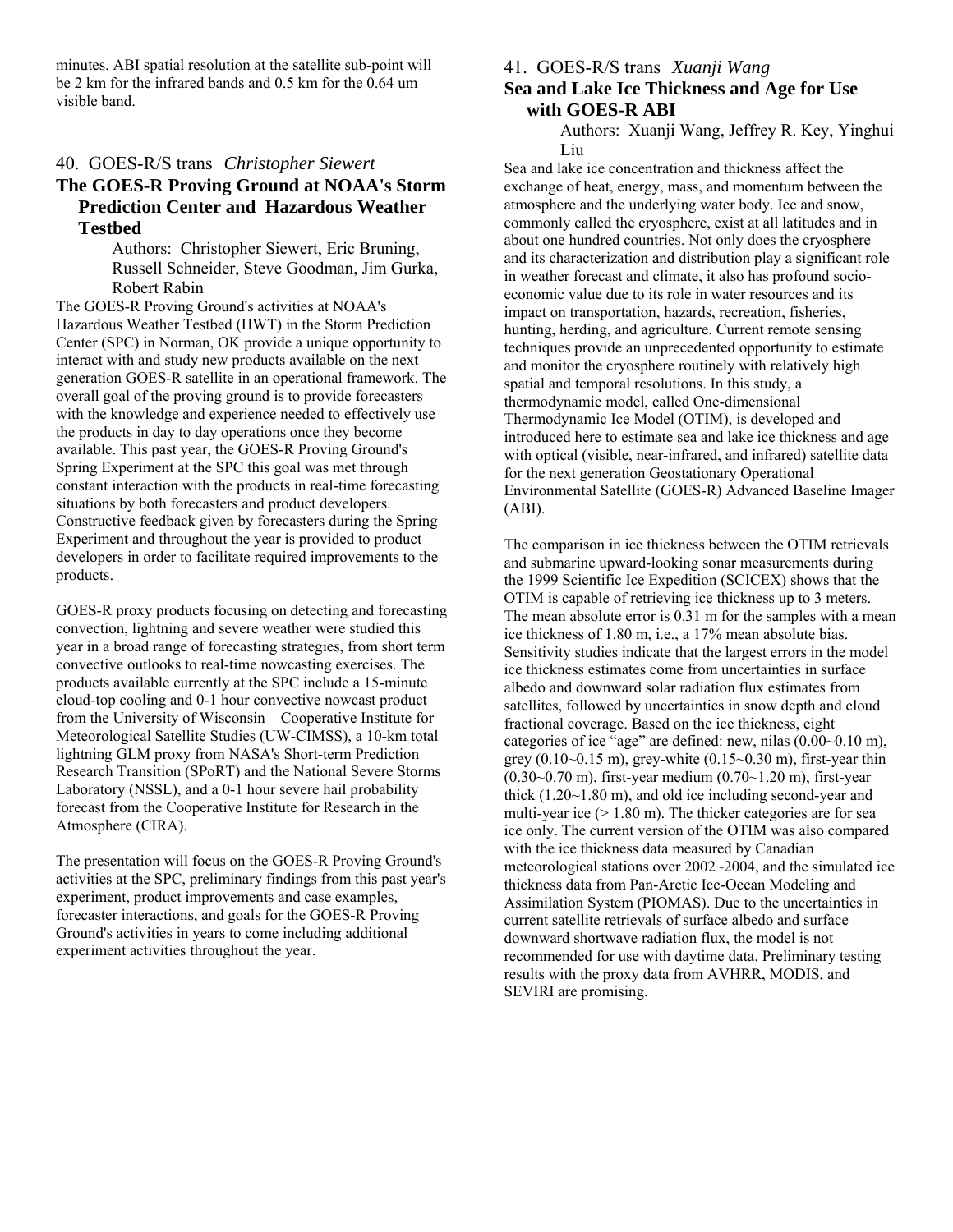#### 42. GOES-R/S trans *Steve Wanzong* **Exploring the behavior of atmospheric motion**

# **vector (AMV) errors through simulation studies**

Authors: Steve Wanzong, Chris Velden, Jaime Daniels and Wayne Bresky

The Cooperative Institute for Meteorological Satellite Studies (CIMSS), in cooperation with NOAA's GOES-R Algorithm Working Group (AWG), has been using simulated Advanced Baseline Imager (ABI) radiances to evaluate potential instrument effects on atmospheric motion vector (AMV) errors.

Simulated GOES-R ABI Top of Atmosphere (TOA) radiances derived from the Weather Research and Forecasting (WRF) model, and the CIMSS fast solar/infrared forward model are used within a new framework to produce AMVs. The use of this framework is a departure from the current operationally derived GOES AMVs, but is employed in this study since this framework will mimic what will be in place for the GOES-R ground system data processing. Adaptive changes to the operational feature-tracking algorithms were necessitated for inclusion into this system. For example, pixel-level cloud heights derived from the AWG cloud team algorithms are used in the AMV height assignment routine.

As a first step, unaltered TOA radiances (no noise) are used to derive a baseline set of AMVs. The TOA radiances are then altered at 1- and 3-times the ABI threshold specifications with several different induced noise effects: calibration offsets, navigation shifts, degraded sensor signal-to-noise, image striping, and all the effects combined.

AMV datasets are derived with the above instrument effects for a selected case study time period. They are then compared to the WRF model U and V wind fields ("truth") to assess which effects are most sensitive to the AMV processing software within the framework. The results will provide important tolerance guidance to the GOES-R Program Office in the selection of instrument specification thresholds.

# 43. GOES-R/S trans *Walter Wolf* **GOES-R AWG Product Processing System Framework**

Authors: Walter Wolf, S. Sampson, Z. Cheng, P. Keehn, Q. Guo, S. Qiu, and M. Goldberg NOAA/NESDIS/STAR has designed, developed, and implemented the GOES-R Algorithm Working Group (AWG) Product Processing System Framework. The framework enabled the development and testing of the Level 2 Advance Baseline Imager (ABI) and the GOES-R Lightning Mapper products within a single system. The development of one program was possible because most main programs for operational level 2 satellite product processing systems perform similar functions. Although the concept of a unified framework seems simple, many issues had to be taken into consideration to accomplish this task due to the intricacies inherent in each algorithm. One concern involved maintaining algorithm compatibility with outside research systems. To

address this, algorithms were integrated into the framework using a plug and play interface allowing for backwards compatibility with other systems. To prevent redundant code, commonalities between different algorithms were identified, consolidated into a single place, and the duplicate code removed. Other considerations addressed in developing this system include: the coordination of the input data for the multiple algorithms, unified data structures, common data formats for all the products, common software libraries, input file configurations, interface between the main program framework and the algorithms, product precedence, hardware, programming languages, and the software used to both check and compile the code. The framework also has the ability to process both polar and geostationary data. These design features and the current algorithms integrated into the framework will be discussed.

### 44. GOES-R/S trans *Shu Yang and Mike Jamieson* **Emulated GVAR from GOES-R ABI Data**

Authors: Shu Yang and Mike Jamieson Advanced Baseline Imager (ABI) is a next-generation imaging instrument onboard of GOES R-series. Its design has no backward compatibility consideration for the current GOES I-P Imager, and its operation is significantly different from the current Imager in scenario, scan pattern, number of spectral bands, image shape, size and resolution, and pixel bit-widths. Therefore an emulated GVAR product (eGVAR) is to be created to facilitate the current GOES Imager users to continue utilization of their heritage downloading hardware, ingesting software, as well as various GVAR data application software modules they have developed over years.

The eGVAR will contain ABI's L1b image data (i.e., images after radiometric and geometric calibrations) but formatted to the same GOES VARiable (GVAR) format as the current GOES payload data. Since there is no counterpart of the current GOES Sounder onboard GOES-R, there are no corresponding sounding data to be generated in the eGVAR. Five of ABI's 16 spectral bands, whose central wavelengths are 0.64, 3.90, 6.19, 11.2, and 13.3 μm respectively, are chosen to be the eGVAR spectral bands. These wavelengths are very close to those of GOES I-P Imager's spectral bands. For example, GOES-P Imager's five spectral bands have central wavelengths of 0.625, 3.885, 6.517, 10.70 and 13.28 μm.

The resolution of Imager's one IR band has been changed from 8 km in GOES I-M to 4 km in GOES O-P; hence the eGVAR product is going to be compliant with the GVAR format of GOES O-P, i.e., 1-km resolution for the visible band and 4-km for all four IR bands.

The scenario of the eGVAR will be scheduled to create one full-disk image frame in every half hour.

In order to create a backward compatible eGVAR product, the following three emulations have to be achieved:

1. Fit the ABI's range of albedo in the specified visible band and the ranges of brightness temperature in the specified IR bands into the corresponding ranges of the current GOES Imager. Then re-digitize the radiometric values of the ABI image pixels in all specified bands to match the bit widths to that of the GOES O-P Imager by using linear interpolation, and extrapolation if necessary.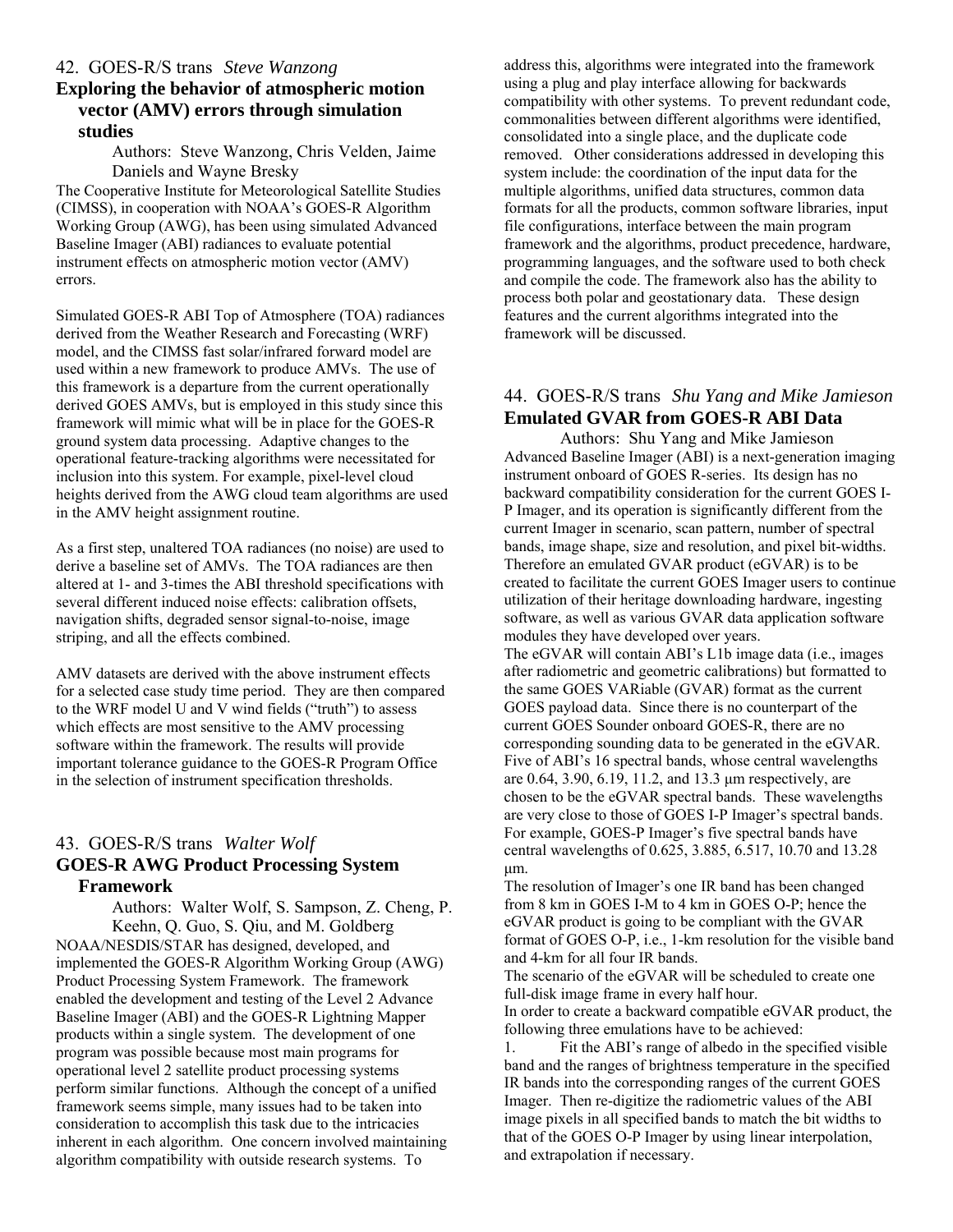2. Transform the elevation and azimuth angles from ABI scanner to that of the current Imager scanner if their scan angle definitions are different. Then transform the image resolution from ABI to the current Imager. Both transformations will be carried out by resampling, subsampling and/or binning of image pixels.

3. Design and implement a virtual yet sophisticated GOES O-P Imager simulator to correctly create the scenario, scanner, pixel calibration and image frame related metadata in GVAR block 0 and 11's as well as the document portion of GVAR block 1 to block 10 so that GVAR users can process the eGVAR imagery pixel data in block 1 to 10 in the same fashion as they did for a GOES O-P GVAR downlink stream. The created eGVAR data will be sent via a modulated IF signal from GOES R Ground Segment (GRGS) to the current GOES Satellite Support Ground System (SSGS).

# 45. GOES-R/S trans *Jason Otkin*

### **High-resolution simulated ABI datasets used for GOES-R research and demonstration activities**

Authors: Jason Otkin, Tom Greenwald, Justin Sieglaff, Mat Gunshor, Kaba Bah, Tim Schmit, Allen Huang, and Steve Wanzong

The next generation of Geostationary Operational Environmental Satellites (GOES), beginning with GOES-R in a few years, will contain improved spacecraft and instrument technologies capable of observing the earth's atmosphere with greater accuracy and at higher resolutions than current GOES satellites. The Cooperative Institute for Meteorological Satellite Studies (CIMSS) at the University of Wisconsin-Madison is heavily involved in GOES-R satellite algorithm development, risk reduction, data processing, and measurement capability demonstration activities. To support this work, an end-to-end processing system that utilizes proxy top of atmosphere radiance datasets has been developed. High-resolution numerical model simulations are used to generate simulated atmospheric profile datasets that are subsequently passed through a sophisticated forward radiative transfer model to generate proxy top of atmosphere radiances for the GOES-R Advanced Baseline Imager (ABI) spectral bands.

In this paper, results from several large-scale, high-resolution Weather Research and Forecasting (WRF) model simulations will be presented. Proxy ABI radiances generated from the model-simulated data are a critical component of the GOES-R Proving Ground and GRAFIIR projects that are used to demonstrate future ABI-derived cloud and stability products for the operational community and to test the sensitivity of various retrieval algorithms to potential errors in the ABI radiances. Representative examples of how these projects use the proxy radiance data will be shown.

#### 46. GOES-R/S trans *Jason Otkin*

# **New large-scale model-derived proxy ABI datasets available for GOES-R research and demonstration activities**

Authors: Jason Otkin, Justin Sieglaff, Tom Greenwald, and Allen Huang

The Cooperative Institute for Meteorological Satellite Studies at the University of Wisconsin-Madison is heavily involved in GOES-R satellite algorithm development, risk reduction, data processing, and measurement capability demonstration activities. In support of this work, an end-to-end processing system that utilizes proxy top of atmosphere radiance datasets derived from numerical model output has been developed. The first step in the end-to-end system is to use the Weather Research and Forecasting (WRF) model to perform a highresolution simulation covering a large geographic domain with high spatial and temporal resolution. Model-simulated temperature, moisture, and cloud data are subsequently passed through a forward radiative transfer model to produce proxy ABI radiances.

In this paper, we will describe our recent simulation activities, which includes performing two large-scale, high-resolution model simulations at the Pittsburgh Supercomputing Center during 2009. The first simulation contained a single 3950 x 3420 grid point domain with 5-km horizontal resolution centered at -137º W while the second simulation contained two nested domains with the inner domain covering a 1000 x 1000 km area with 500-m resolution. These two simulations were configured to represent the potential western viewing area of GOES-R and a representative special mesoscale viewing area, respectively. Proxy radiance datasets generated from these simulations provide an important opportunity to realistically demonstrate ABI measurement capabilities.

# 47. GOES-R/S trans *William Callicot* **Processed Sensor Data Rebroadcast for the GOES-R Weather Satellite System**

Author: William Callicott

GOES Rebroadcast (GRB) will provide ground-processed sensor data from the GOES-R System to weather operations, research, and Earth sciences communities on a free and open basis. In addition, GRB will deliver processed instrument data to the NOAA product generation facility, enabling creation of higher-level weather products at low latency. The GOES-R satellite instruments will collect about 50 times more data than the current NOAA geostationary operational satellites with advanced temporal, spatial and spectral performance. Compared with previous generation of GOES satellites, broadcast rates for processed data from GOES-R series will increase from 2.6 Mbps to 31 Mbps. The Poster describes the GOES R data flow and content of GRB to direct readout users. A dual circular polarization approach will be used to accommodate the 31 Mbps data rate within a band frequency of 12MHz using a standard modulation at 1690 MHz (L-band). The GRB processed instrument data will be packetized using CCSDS Space Packet standards and will include lossless data compression to fit within bandwidth constraints. Data blocking and accompanying header metadata will be used to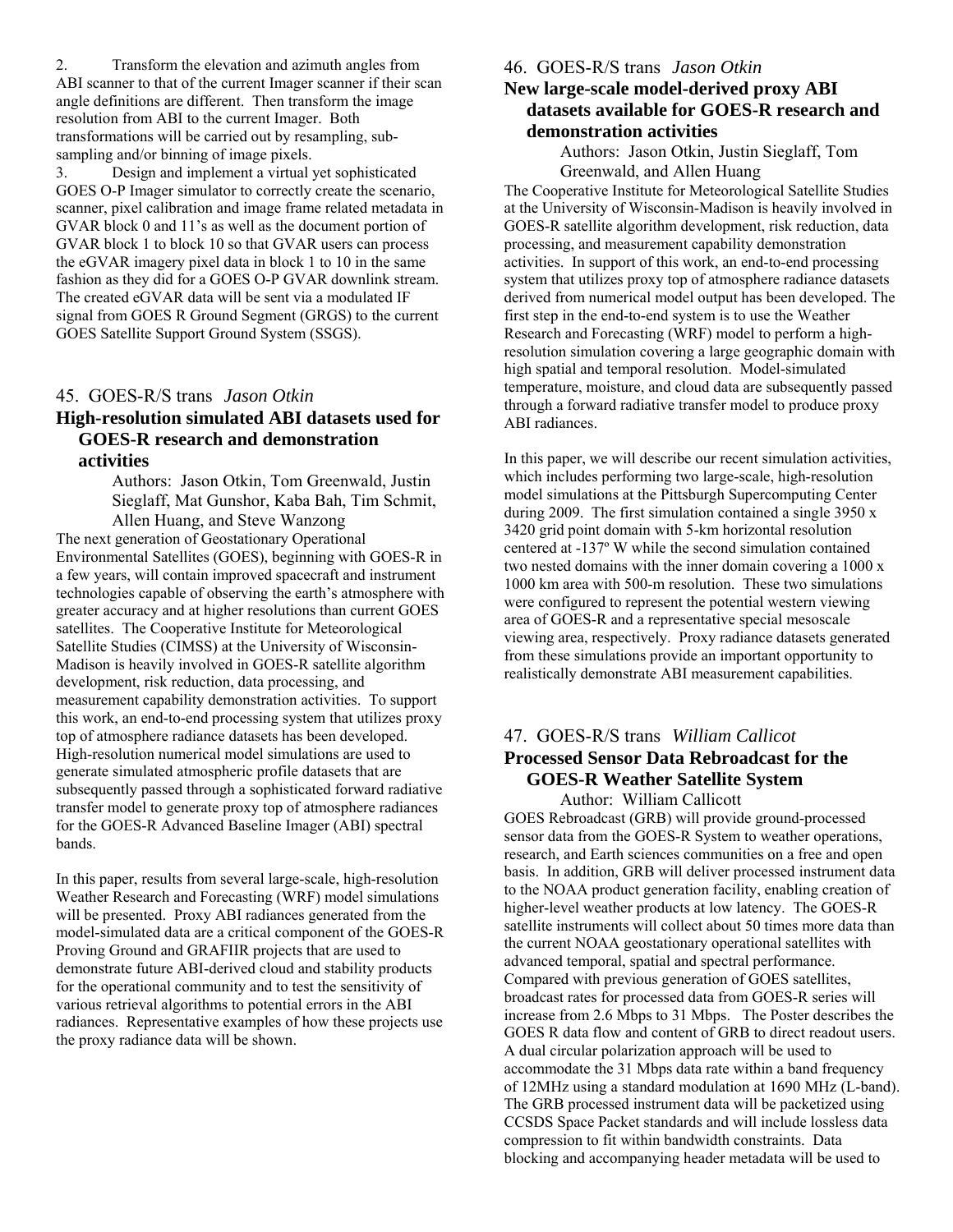minimize risk of loss due to link errors and allow for user verification of data integrity.

### 48. GOES-R/S trans *David Crain* **Commercial Sounder Options in the GOES-R Era**

#### Author: David Crain

Advanced Geostationary Sounding remains an unmet requirement since the HES cancellation on GOES-R. Recent NOAA solicitations for commercial options have resulted in several alternatives for making Hyperspectral Sounding Observations during the GOES-R Era. These options do not require any accommodation within the GOES-R mission, but can be accomplished using existing commercial architectures and leveraging existing sensor development programs. The proposed options do not require upfront investment, but rather rely on a fee-for-service procurement model to make timely hyperspectral sounding data available for weather forecast and climate observations. Details of these options and timelines are presented.

### 49. GOES-R/S trans *Loren Woody*  **Commercial Ocean Color Options in the GOES-R Era**

 Authors: David Crain and Loren Woody The original ocean color mission requirement for GOES-R was lost with the cancellation of HES. Recent NOAA solicitations for commercial options have resulted in several mission concepts to achieve a US Ocean color observation capability including LEO (Low Earth Orbit) and GEO options. Details for some of these options are presented.

### 50. GOES-R/S trans *Don Hillger* **GOES-R ABI True-Color Capability**

Authors: Don Hillger, Louie Grasso, Renate Brummer and Robert DeMaria

The 16-band GOES-R Advanced Baseline Imager (ABI) does not contain a "Green" (0.55 μm) band; however the Green band is needed to generate RGB (true-color) imagery from ABI. The CIRA-RAMMB Team in Fort Collins is developing forward model simulations of ABI reflective band imagery in order to test the production of ABI Green band and RGB products. Using 16-day albedos from MODIS for the land background, forward model simulations of the Red (0.64 μm), Near-IR  $(0.86 \mu m)$ , and Blue  $(0.47 \mu m)$  images are made. Those three bands are used as input into a look-up-table (LUT) generation of the Green band, which we refer to as "synthetic Green" band. The LUT, created by Steve Miller, was trained on MODIS imagery which contains all three: Red, Near-IR, and Blue images, as well as a Green band.

The ABI Green band can also be simulated directly using the same forward model calculations used to produce the other ABI bands. This allows for the "simulated Green band" to be used as ground truth for the "synthetic Green band". In addition, the direct simulation of the Green band allows the possibility of Green band generation through regression on the

other (Red, near-IR, and Blue) ABI bands. Results of both methods of Green band generation will be presented and compared. The synthetic-Green and synthetic-RGB ABI products have application for use in detection and retrieval of smoke plumes, volcanic ash, and other aerosols. Example of synthetic-RGB imagery with added smoke will be presented. Such simulations, with known aerosol properties, may be useful as proxy datasets for testing of algorithms for detection of such aerosols.^^

# 51. GOES-R/S trans *Don Hillger*  **GOES Science Testing**

Authors: Don Hillger and Tim Schmit Two out of three of the Geostationary Operational Environmental Satellites (GOES) in the current series (GOES-13/14) have been launched. Only GOES-P remains to launch before the GOES-R series. An important aspect of the Post Launch Testing (PLT) of each satellite is the NOAA Science Test. That Science Test occurs at the end of the 5-month PLT, and allows scientists a chance to check out the satellite capabilities, especially the new and improved capabilities as the satellites evolve. Also unique of the Science Test in the focus on products, as well as the imagery. Science Testing will be especially important when GOES-R is launched. The entirely new series of spacecraft will provide many new capabilities and challenges. Improvements are expected in the following four areas: spectrally (increased number of bands), radiometrically (lower noise), spatially (better spatial resolution), and temporally (increased temporal resolution).

As an example of the types of tests that may take place, examples will be given of the NOAA Science Testing that was completed for GOES-13 and that is currently taking place for GOES-14 and to be completed in December 2009. Details of the current Science Test are being gathered on the GOES-14 Science Test page at http://rammb.cira.colostate.edu/projects/goes-o/ and will appear in a NOAA Technical Report to appear in 2010.

For all GOES check-outs, the goals of the Science Tests include the following: 1) To assess the quality of the GOES radiance data. This was accomplished by comparison to other satellite measurements or by calculating the signal-to-noise ratio compared to specifications, as well as assess the striping in the imagery due to multiple detectors. 2) To generate products from the GOES data stream and compare to those produced from other satellites. These included several Imager and Sounder products currently used in operations. In addition, rapid-scan imagery of interesting weather cases are collected with temporal resolutions as fine as every 30 seconds, a capability of rapid-scan imagery from GOES-R that is not implemented operationally on current GOES.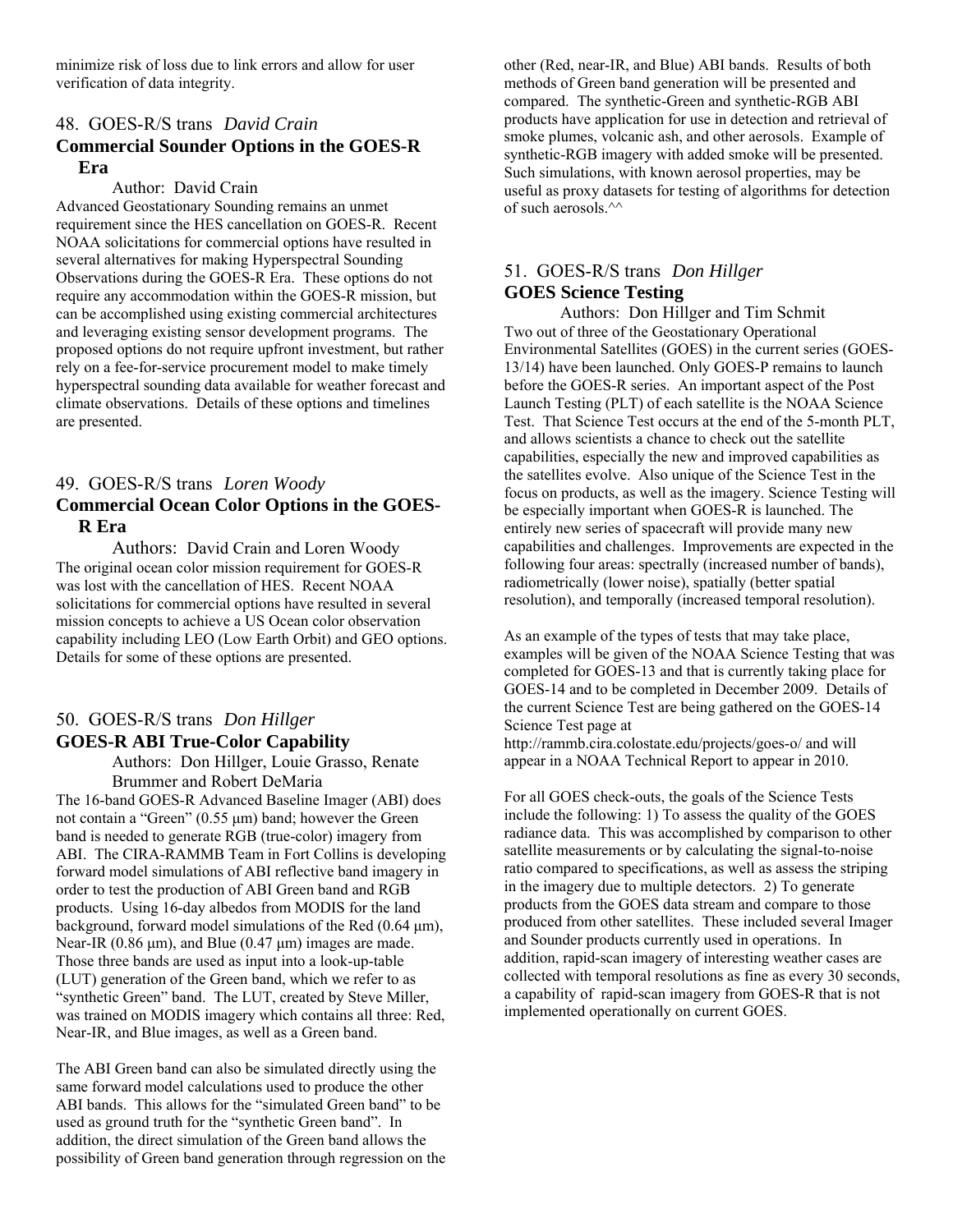#### 52. GOES-R Space *Uwe Arp*

Authors: Uwe Arp, Alex Farrell, Mitch Furst, Steven Grantham, Edward Hagley, Ping-Shine Shaw, Charles Tarrio, Robert Vest

The Synchrotron Ultraviolet Radiation Facility SURF III maintains several experimental stations, which are used to support solar observations in the ultraviolet, extreme ultraviolet, and even soft x-ray range.

Recently several instruments for the Extreme Ultraviolet Variability Experiment (EVE) on the Solar Dynamics Observatory (SDO) were calibrated at SURF III. In addition, the twin instruments used for rocket underflight experiments that ensure the stability of the EVE instruments are also calibrated at SURF before and after each sounding rocket experiment.

Several, very different, experimental stations can be used to perform calibrations at SURF. For many solar observations the calculability of synchrotron radiation is used to calibrate instruments on beamline 2. SURF can be operated at electron energies between 100 MeV and 420 MeV, which allows us to custom-tailor the output spectrum. The storage ring can also be operated with electron ring currents from a few microamperes to about one 1 ampere, which allows us to change the output intensity over several decades, to match the expected intensity in space.

On beamlines 4, 7, and 9 we have the capability to calibrate photodectors in the extreme ultraviolet and ultraviolet spectral ranges by comparing them against absolute cryogenic radiometers. Beamline 7 is equipped with a grazing incidence monochromator and a large sample chamber that allows us to measure optical properties in the extreme ultraviolet spectral range, like multilayer reflectivities. Beamline 7 can also be used to calibrate CCD cameras. Recently we have calibrated vacuum ultraviolet sources as transfer standards on beamline 3, again using the calculability of synchrotron radiation. Overall, SURF III is available to the heliophysics and astrophysics communities to perform a multitude of calibration tasks for future solar and earth observing missions.

### 53. GOES-R Space *Joe Kunches* **GOES-R Solar and Space Environment Data Products: Benefiting Users**

#### Author: Joe Kunches

Space weather data from GOES are the cornerstone of valuable products and services to the user community. The data are the basis of the widely-used NOAA Space Weather Scales, as well as the premier input to another class of users, the duty forecasters at the Space Weather Prediction Center. The growing user base, both external and internal, is the focus for planned product improvement activities at SWPC. These activities include better products derived directly from GOES data, i.e., the D-Region Absorption Model, used by commercial airlines as they plan and fly polar routes, to the envisioned ENLIL/Cone interplanetary coronal mass ejection model that will enable better predictions of the most threatening geomagnetic storms. The external user segment is

varied and broad; examples of the key role of the GOES data, now and in the future, will be the focus of the presentation.

# 54. GOES-R Space *Kevin P. Ray* **Space Environment In-Situ Suite (SEISS)**

Authors: Kevin P. Ray, E. Gary Mullen, Gary E. Galica, Bronek K. Dichter

The Space Environment In-Situ Suite (SEISS) is a suite of five instruments and a Data Processing Unit (DPU) that will provide real-time measurements of electrons, protons, and heavy ions in geosynchronous orbit while operating on-board the GOES-R series spacecraft. The SEISS suite is comprised of the following instruments: Magnetospheric Particle Sensor – Low (MPS-LO) which measures both electrons and ions from 30 eV to 30 keV; Magnetospheric Particle Sensor – High (MPS-HI) which measures electrons from 50 keV to 4 MeV and protons from 80 keV to 12 MeV; Two Solar and Galactic Proton Sensors (SGPS) which measure protons from 1 to greater than 500 MeV and alpha particles from 4 to 500 MeV; Energetic Heavy Ion Sensor (EHIS) which measures solar and galactic heavy ions in five mass groups (H, He, CNO, Ne-S, Fe-group). All five instruments are controlled by the DPU which serves as the main power and telemetry interface with the spacecraft. The paper will present an overview of the instruments, initial modeling results and preliminary results from testing in particle beam accelerators showing the expected on-orbit performance of the SEISS instruments.

### 55. Synergy *Toshiro Inoue*

# **Life stage of deep convection defined by split window and rainfall rate observed by TRMM/PR**

Author: Toshiro Inoue

The life stage of deep convective system over the eastern tropical Pacific (30N-30S, 180-90W) was studied in terms of cloud type classified by the split window (11 micron and 12 micron). Hourly split window image data of Geostationary Operational Environmental Satellite (GOES-W) from January 2001 to December 2002 was used in this study. Deep convection mostly consists of optically thick cumulus type cloud in the earlier stage and cirrus type cloud area increasing with time in the later stage. In this analysis period and over the analysis area, life stage of deep convection, to a large extent, identified by computing the percentage of cirrus type cloud within deep convection from the single snap shot of split window image. Coincident Tropical Rainfall Measuring Mission (TRMM) Precipitation Radar (PR) observation was used to study the relationship between the percentage of cirrus type cloud within deep convection (life stage) and rainfall rate from TRMM PR. It is found that the rainfall rate tends to be larger at the earlier stage of the lifecycle when smaller percentage of cirrus type cloud is present within deep convection.

Calibration is essential to classify cold cloud type by split window. We desperately need the best quality of calibration for 11 micron and 12 micron data, especially for colder brightness temperature in GOES-R system.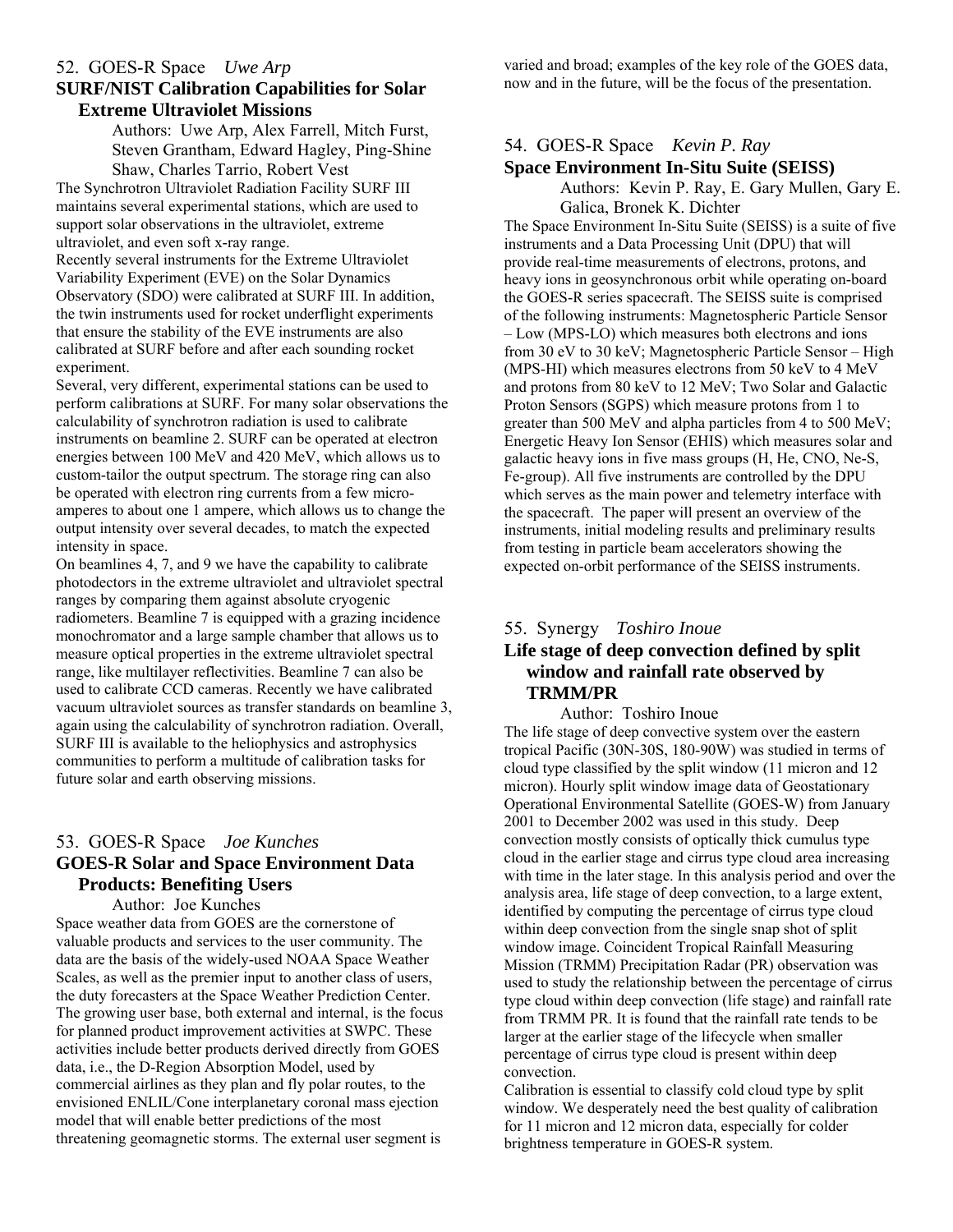# 56. Synergy *Bob Lutz* **CLASS Presentation**

Author: Bob Lutz

GOES-R data will be permanently archived at two NOAA data centers - the National Climatic Data Center (NCDC) and the National Geophysical Data Center (NGDC). The Comprehensive Large Array-Data Center (CLASS) is the informational technology (IT) component of the data centers and provides the archive and access services for this data. Enhancements of CLASS are planned for the GOES-R era.

### 57. Synergy *Jay Al-Saadi* **The NASA Geostationary Coastal and Air Pollution Events (GEO-CAPE) Mission**

Authors: Jay Al-Saadi, Paula Bontempi, Ernest Hilsenrath, and Lawrence Friedl

The Geostationary Coastal and Air Pollution Events (GEO-CAPE) mission was recommended for launch in the second tier of missions by the 2007 U.S. National Research Council Earth Science Decadal Survey, "Earth Science and Applications from Space." The mission's purpose is to identify human versus natural sources of aerosols and ozone precursors, track air pollution transport, and understand the short-term dynamics of coastal ecosystems. Instrument concepts covering the wavelength range from UV through thermal IR are being considered to meet these objectives. We will summarize the current status of GEO-CAPE including mission study activities and instrument technology investments. The potential role of GEO-CAPE within integrated US and global observing strategies will be discussed, focusing on synergies with the GOES-R Series.

# 58. Synergy *Matthew A. Lazzara* **Satellite Composites in the Polar Regions: Development, Evolution and Applications**

Authors: Matthew Lazzara, Linda Keller, Shelley Knuth, Rick Kohrs, Rich Dworak, and Jerry Robaidek

Research investigations and operational needs in the data sparse polar-regions and adjacent high latitudes have called for satellite observations to complement limited in situ observation systems. For over 17 years, the combination of geostationary and polar orbiting satellite imagery into a single composite view over the Antarctic and Southern Ocean have been captured in three hourly mosaics. A review of the history of satellite composites in the Antarctic and their evolution will be followed by a report on applications and extended uses. Some examples include storm tracking, atmospheric motion vectors, and cloud mass transport. Recent improvements in temporal resolution will be introduced, as well as changes in the processing methodology. Multi-spectral compositing and recent development of Arctic composites will also be presented. Future efforts with polar satellite composites will be outlined.

### 59. Synergy *B. Motta* **The Blended Total Precipitable Water (BTPW) Product**

Authors: B. Motta, R. VanTil

The National Weather Service (NWS), NOAA Oceanic and Atmospheric Research (OAR), and National Environmental Satellite Data and Information Service (NESDIS) have deployed an operational version of the Blended Total Precipitable Water product for operational use on the Advanced Weather Interactive Processing System (AWIPS). The data are flowing to National Weather Service (NWS) field offices and are available for display in the operational AWIPS systems used by weather forecasters to issue warnings and forecast products. A number of issues have arisen with the operational implementation of this blended product and the poster will identify and explain them.

# 60. Synergy *Mathew Gunshor*

### **Intercalibration of the world's geostationary imagers with high spectral resolution data^^**

Authors: Mathew Gunshor, Tim Schmit, W. Paul Menzel and Dave Tobin

High spectral resolution polar-orbiting satellite instruments, such as AIRS and IASI, can be used to intercalibrate the global system of operational geostationary imagers. The international community of satellite operators, through the WMO, has recognized a need for an improved quantitative assessment of satellite calibration for applications such as climate monitoring and has formed an international committee to coordinate a Global Satellite-Based Intercalibration System (GSICS). In addition to climate monitoring, intercalibration provides satellite operators with near real time feedback on instrument operation and response to changes implemented from the ground. Comparisons between geostationary imagers and the high spectral-resolution Atmospheric InfraRed Sounder (AIRS), polar-orbiting on Aqua, have provided an accurate estimate of calibration performance of the world's geostationary imagers. AIRS has been proven to have absolute calibration accuracies of 0.1K in most bands. However, AIRS does not have complete spectral coverage. The channels on geostationary imagers where AIRS has spectral gaps, such as the water-vapor absorption region, are difficult to compare accurately. IASI, which does not have spectral gaps, offers another opportunity for geostationary satellite intercalibration as well as validation of spectral interpolation techniques being used for AIRS where necessary. Both AIRS and IASI are being used to intercalibrate the world's geostationary imagers.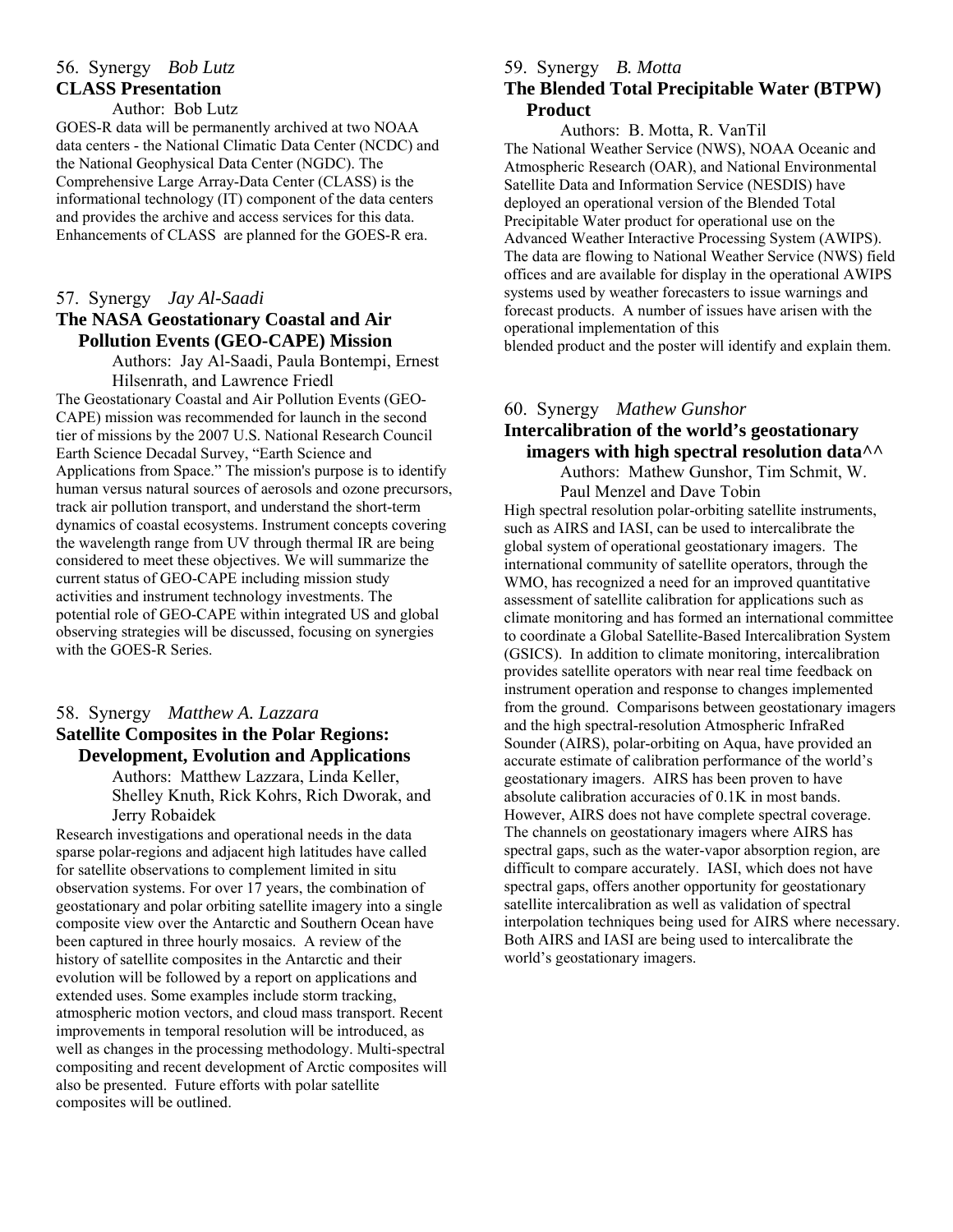#### 61. Synergy *Mathew Gunshor*

# **GRAFIIR – An Efficient End-to-End Semi Automated GOES-R ABI Algorithm Performance Analysis and Implementation Verification System**

Authors: Allen Huang, Hong Zhang, William Straka and Mathew Gunshor

The NOAA GOES-R mission is the first of the next generation of national geostationary operational environmental satellites. The Advanced Baseline Imager (ABI) on GOES-R represents a technological leap in the nation's satellite sensing capabilities. In support of this mission CIMSS at the University of Wisconsin-Madison is contributing to the critical role of performing tasks for risk reduction, data processing system framework, proving ground, sensor tradeoff, sensor impacts on algorithm performance, and calibration/validation for the ABI. This work is being done in concert with other major ongoing efforts, such as the GOES-R Algorithm Working Group (AWG).

This presentation will overview the updated capability of GOES-R Analysis Facility for Instrument Impacts on Requirements (GRAFIIR). GRAFIIR is a system facility established to leverage a host of projects including AWG proxy, AWG algorithms, AWG McIDAS visualization, GOES-R Risk Reduction, sensor tradeoff and calibration/validation. GRAFIIR is to support GOES-R analysis of instrument impacts on meeting user and product requirements. GRAFIIR is for "connecting the dots", the components that have been built and/or are under development, to provide a flexible frame work to effectively adopt component algorithms toward analyzing the sensor measurements with different elements of sensor characteristics (i.e. noise, navigation, band to band co-registration, diffraction, etc.) and their impact on products.

One of the newly developed components called GLANCE is a comparison tool built to assess and evaluate many of the GOES-R data and products (i.e. imagery, clouds, derived products, soundings, winds, etc.) in a consistent and semiautomated way. This tool can be used to help characterize the effects of changes in sensor characteristics on product performance. It can also be used to quickly test proper product algorithm implementation as various product algorithms are transferred from developers to operators. Furthermore, the concept and build details of GLANCE will also be highlighted to demonstrate a truly functional and effective end-to-end system is being built to support NOAA's GOES-R ABI project.

### 62. Synergy *Andrew Heidinger* **Blended POES and GOES Real-time and Climate Cloud Products**

Authors: Andrew Heidinger, Corey Calvert and William Straka III

NOAA/NESDIS and CIMSS are pursuing several concepts to blend the cloud products from the VIS/IR imagers on the current POES and GOES platforms. One of these efforts is a blended POES/GOES cloud height analysis for Alaska and the other is a blended POES/GOES cloud climatology over the GOES/West domain. This poster will provide examples and discuss the benefits and challenges of these efforts.

# 63. Processing *Brian Hughes* **Overview of NOAA's Satellite Operations including Data, Products, and Services**

Authors: Brian Hughes, Thomas Renkevens The mission of the National Oceanic and Atmospheric Administration (NOAA) National Environmental Data Information Service (NESDIS) is to provide timely access to global environmental data from satellites and other sources to promote, protect, and enhance the Nation's economy, security, environment, and quality of life. To fulfill its responsibilities, **NESDIS** 

• acquires and manages the Nation's operational environmental satellites,

- operates the NOAA National Data Centers,
- provides data and information services including Earth system monitoring,
- performs official assessments of the environment, and
- conducts related research

This presentation will provide an overview of NESDIS satellite operations, data processing and product generation, data and product distribution, unique satellite services, and customer services. A schedule of current and future satellite activities will be presented. Satellite data and product access will be covered including distribution through the Mancomputer Data Analysis System (McIDAS) and the Advanced Weather Interactive Processing System (AWIPS). Several examples of how satellite data and products are used for weather analysis and forecasting will be shown. Finally, we will discuss how NESDIS manages these many streams of satellite data and processing systems, and the management of user services.

# 64. Processing *Chian-Yi Liu* **The UTLS Signatures from Advanced Infrared Sounder Retrievals**

Authors: Chian-Yi Liu, Jun Li, Timothy J. Schmit and Steven A. Ackerman The atmospheric sounding retrieval methods from satellite infrared (IR) radiance measurements have been developed over decades. The sounding retrieval accuracy is much improved with the hyperspectral IR radiances compared with to those from the broadband IR radiances, and to be indispensable in achieving the 1K/1km and 10%/1km requirements for tropospheric temperature and humidity, respectively. The retrieval accuracy is better in the upper troposphere lower stratosphere (UTLS) than the atmospheric boundary layer, which provides an opportunity to explore the UTLS structure. We employ both clear and cloudy skies sounding retrievals from satellite-based hypersprctral IR radiance measurements to investigate the UTLS stability in associated with storm-scale weather phenomenon. The case study shows the atmospheric thermodynamic stability (e.g., Lifted Index) may be flawed in certain circumstance, while a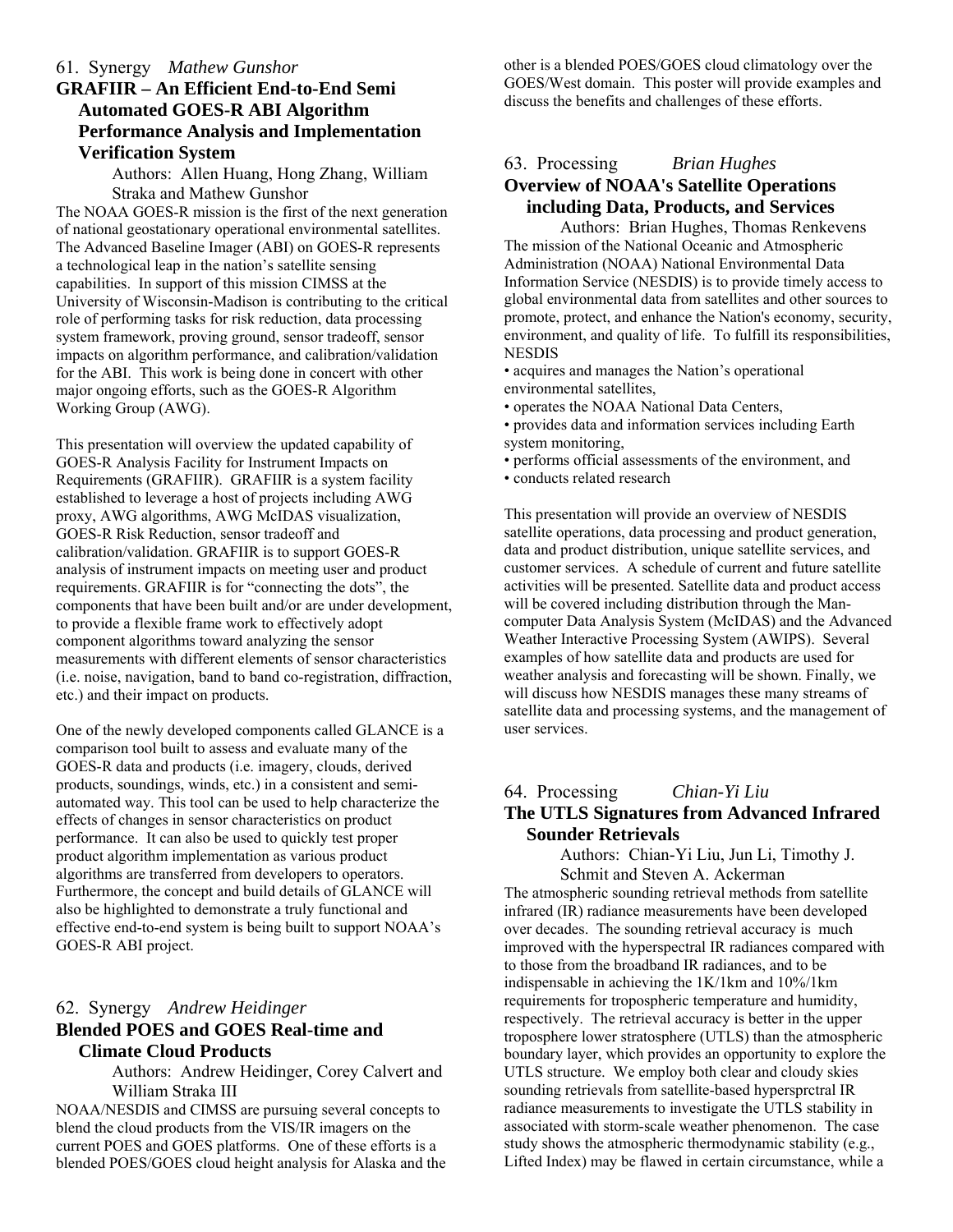relative low UTLS stability in terms of the buoyancy frequency is found in the storm vicinity. The paper demonstrates the advantage of using the clear and cloudy hyperspectral IR sounding retrievals for supporting the shortterm forecasting or nowcasting.

# 65. Processing *Robert Woodward* **Exception Handling for GOES-R Ancillary Data**

Authors: Robert Woodward, Laurie Rokke, Donald Gray, August Ryberg

The GOES-R Advanced Baseline Imager (ABI) algorithms require ancillary data to generate the suite of proposed output data products. For a variety of reasons, these ancillary inputs may not always be available in a timely manner requiring the use of exception handling techniques. These techniques generally employ programming language constructs designed to manage the occurrence of special conditions, known as exceptions, which change the normal flow or execution of a program. With regard to ancillary data, exception handling techniques involve substituting alternate ancillary or climatological data when the primary sources are unavailable. As a means of gauging requirements for GOES-R, this poster presents a compilation of ancillary data exception handling techniques for algorithms from the Moderate Resolution Imaging Spectroradiometer (MODIS), the Sea-Wide Field-ofview Sensor (SeaWiFS), the NPOESS Preparatory Project (NPP), and GOES-R.

#### 66. Processing *Chris Wheeler* **GOES Constellation Status Update**  Author: Chris Wheeler

Significant changes to the GOES constellation have occurred since the last GOES Users' Conference including the launch of GOES-14 and an emergency operational period for GOES-13. Additionally, the upcoming year will see a de-commission of GOES-10, a transition of GOES-13 as the operational GOES-East, and a transition of GOES-12 to provide operational support for South America. This presentation will cover the status of the on-orbit GOES spacecraft and instruments as well as present the timeline and schedule for the upcoming operational transitions. Also presented will be status of the GOES-14 post-launch testing, GOES Imager stray light performance, and changes to the GVAR format for GOES-14 and GOES-15.

# 67. Processing *Mary M. Hopkins* **Improved Observations of Earth and Space Weather From GOES-R**

Authors: Mary M. Hopkins, Dr. Satyanarayan Kalluri

The National Oceanic and Atmospheric Administration (NOAA) has been operating a system of Geostationary Operational Environmental Satellites (GOES) since 1975 to provide nearly continuous monitoring of the earth's environment, including ocean, land, atmosphere and the solar/ space environment to protect life and property across the

United States and the Western Hemisphere. GOES satellites series from 1994 through 2010, share the same generation primary instrument payload. The next generation GOES-R series represents a generational change in both spacecraft and instrument capability. Upon launch in 2015, the GOES-R series will carry into orbit a new suite of instruments that will provide improved observations of earth and space weather:

• the Advanced Baseline Imager (ABI) will collect imagery in 16 spectral bands within 0.45 μm to 13.6 μm., The spatial resolution varies from 0.5km to 2 km with the 0.59- 0.69 μm band having the highest spatial resolution.

the Extreme ultraviolet and X-ray Irradiance Sensor (EXIS) will measure the magnitude of solar X-ray irradiance and determine the solar EUV irradiance from 5 to 127 nm

• Solar Ultraviolet Imager (SUVI) will image the full disk in the following six wavelengths every five minutes: 93.9 Å, 132.8 Å, 171.1 Å, 195.1 Å, 284.3 Å, and 303.8 Å at high cadence around the clock;

• Space Environment In-Situ Suite (SEISS) has a set of particle sensors that measure the proton, electron, and heavy ion fluxes,

Magnetometer (MAG) will provide information on geomagnetic activity in Earth's magnetosphere such as monitoring of magnetopause crossings and shock that permit the detection of space plasma storms and substorms

• Geostationary Lightning Mapper (GLM) will capture at least 70% of the global lightning flashes with a false alarm rate less than 5%..

Additionally, GOES-R will provide a set of communications services (Unique Payload Services) in support of the Data Collection System (DCS), Low-Rate Information Transmission (LRIT), Search-and-Rescue Satellite Aided Tracking (SARSAT), and Emergency Managers Weather Information Network (EMWIN).

The new instrument suite covers a wider spectral range, with increased frequency, and with observations in areas not covered by heritage instruments. This combination produces dramatically more data than any previous GOES series, along with significantly enhanced nowcasting and forecasting capability

# 68. Processing *Gary S. Wade*

# **Insuring incorporation of improvements to the GOES Sounder vertical profile retrieval algorithm into NOAA/NESDIS operations.**

Authors: Wade, Gary S., Zhenglong Li, James P. Nelson III, Jun Li, and Timothy J. Schmit

Recently, Li et al. (2008) reported on improvements to the Geostationary Operational Environmental Satellite (GOES) Sounder vertical profile retrieval algorithm. These changes in the retrieval methodology marked the first successful attempts to significantly improve upon the established GOES physical retrieval algorithm currently in use (Ma et al. 1999). The Ma approach has been employed for several years by the NOAA/NESDIS Office of Satellite Data Production and Distribution (OSDPD) to provide GOES Sounder products to the National Weather Service (NWS).

A moist and unstable bias near cloud edges has historically plagued the Ma et al. (1999) retrievals. The Li et al. (2008)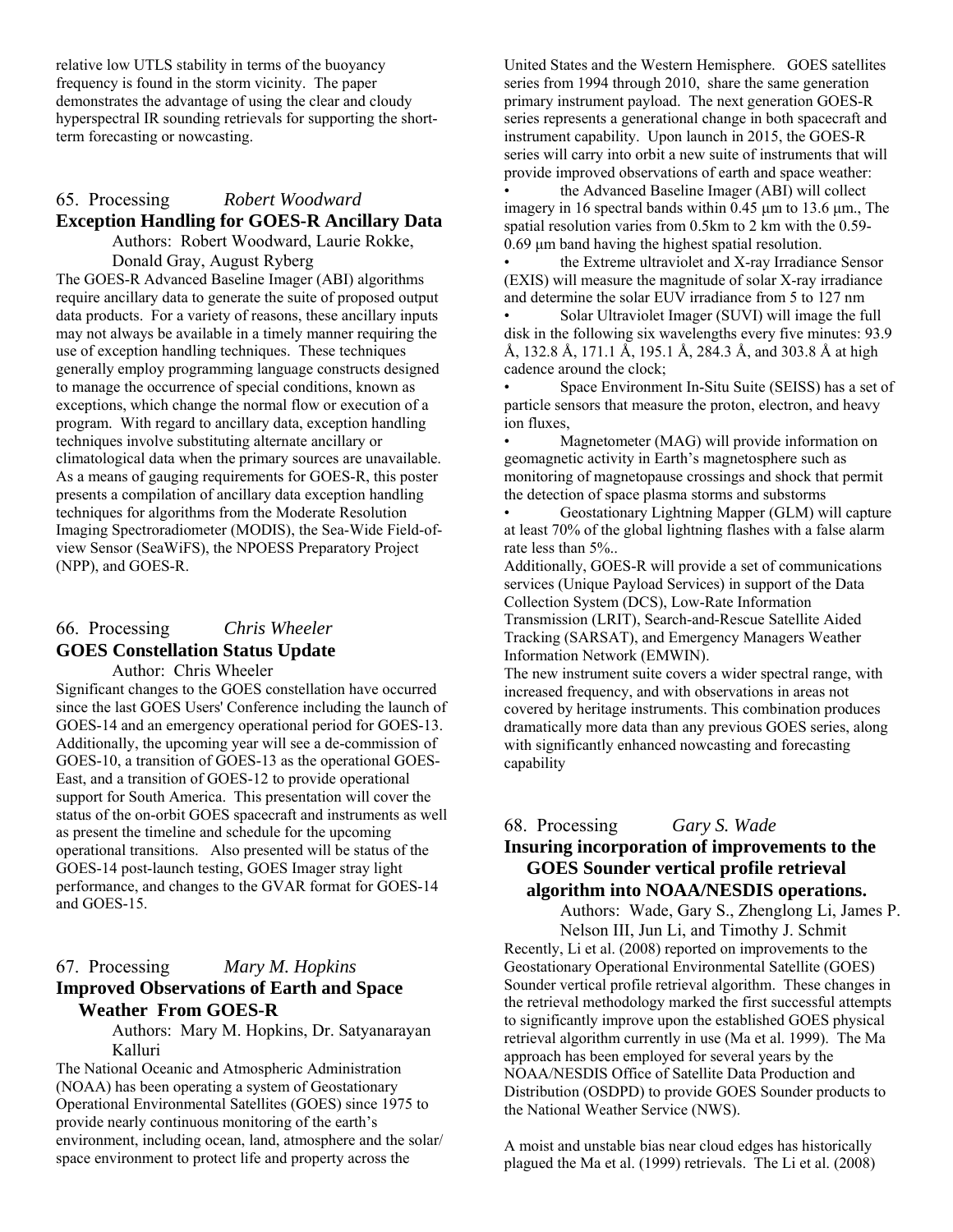algorithm has made improvements with respect to this deficiency, and is currently being moved through the researchto-operations process. Both retrieval algorithms are implemented as Man-computer Interactive Data Access System (McIDAS) applications on hardware at the University of Wisconsin (UW)-Madison Space Science and Engineering Center (SSEC). The current goal is to port the Li et al. (2008) algorithm to the NOAA/NESDIS/Center for Satellite Applications and Research (StAR)/Satellite Meteorology and Climatology Division (SMC)/Operational Products Development Branch (OPDB), who in turn will provide operationally ready, locally run code to NOAA/NESDIS/OSDPD.

As this transfer of technology is progressing, scientists at the Cooperative Institute for Meteorological Satellite Studies (CIMSS), housed within SSEC, continue (1) to assess how successfully the McIDAS implementation of Li et al. (2008) is being completed, and (2) to evaluate how much the Li et al. (2008) algorithm routinely improves upon the Ma et al. (1999) algorithm. The current status and methods used to compare the retrieval products from both algorithms will be described. This work is relevant to future GOES-R data processing, as these current GOES Sounder products are to be approximated as the required GOES-R "GOES Sounder legacy" products (for profiles, stability, and moisture), which are to be derived with the non-sounder, but multi-spectral GOES-R Advanced Baseline Imager (ABI).

### 69. Processing *Michael Guberek* **A Single-Antenna Field Deployable Polar/Geostationary Direct Readout System**  Author: Michael Guberek

Global Imaging's new Mark X portable, tactical earth station is capable of receiving, processing, and displaying digital LRIT data from the latest GOES, MSG and MTSAT-1R nextgeneration geostationary satellites and NOAA HRPT and DMSP polar imagery using a single antenna and workstation. The Mark X system contains all the electronics, computers and software necessary for an autonomous field meteorological operation.

#### 70. Processing *Wayne Bresky*

# **A New Nested Tracking Approach For Reducing The Slow Speed Bias Associated With Atmospheric Motion Vectors (AMVS)**

Authors: Wayne Bresky and Jaime Daniels The GOES-R Algorithm Working Group (AWG) Winds team is working on the development and validation of algorithms for the generation of Atmospheric Motion Vectors (AMVs) from the future GOES-R Advanced Baseline Imager (ABI). Meteosat SEVIRI imagery is currently serving as an important GOES-R ABI proxy data source for the development, testing, and validation of the GOES-R AMV algorithms.

Statistics comparing satellite-derived motion estimates to collocated radiosonde observations often show a pronounced slow speed bias at mid and upper levels of the atmosphere.

One possible explanation for this slow bias is a poorly assigned height (too high). Recent work by Sohn and Borde (2008), however, suggested a link between the size of the target box used and the magnitude of the slow bias. Specifically, they found that a smaller target box leads to both a faster wind estimate and a lower height assignment. Both of these factors will contribute to a smaller slow bias. Independent tests performed by the authors of this poster, that involved varying target size (5 to 21 pixels) and temporal intervals (5 to 30 minutes), have confirmed these earlier findings. This testing, as well as subsequent analysis of individual case studies, have led the authors to develop a new approach to tracking that relies on a smaller target box "nested" within a larger one to derive a field of vectors for each pixel location in the larger window. Statistical comparisons of AMVs derived via this new approach show a significant improvement in the overall quality of the derived AMVs characterized by significant reductions in the slow speed bias without a corresponding increase in spatial variability. In addition, results from case studies involving use of Meteosat-8 rapid-scan SEVIRI imagery will be shown.

### 71. Processing *James L. Carr* **GOES-R Image Navigation and Registration (INR)**

Authors: James L. Carr and Houria Madani The GOES-R series offers enhanced imagery with better spatial, spectral, and temporal resolution and introduces a new instrument, the GOES Lightning Mapper (GLM), for detection and monitoring of lightning. Processing and monitoring the data generated by a GOES-R satellite are challenging in terms of product quality and latency. The subject of this paper is image navigation and registration (INR) of GOES-R earth viewing instruments with a special focus on the Advanced Baseline Imager (ABI).

Image navigation provides the relationship between image coordinates and earth coordinates (latitude and longitude). Image registration ensures that the pixel earth locations remain aligned to a predetermined fixed grid. INR on the GOES I-M and NOP series is achieved through application of Image Motion Compensation (IMC) to the instrument's servo mechanism to control its scanning. The GOES-R Advanced Baseline Imager (ABI) will use a mechanism akin to IMC to ensure the geographical coverage but the geometric correction and registration to a fixed grid are achieved by resampling. The GOES-R INR concept and its main differences with the current GOES INR process will be presented. Another important activity performed in the GOES ground system is product monitoring, which consists of inspecting the data quality, such as INR performance, as it is distributed to the user community. Monitoring the INR performance is provided by the Replacement Product Monitor (RPM) for the current GOES series. Information about the RPM can be obtained from the RPM User's Manual or the RPM Software Maintenance Manual . Although some re-use of the RPM algorithms is expected, the GOES-R PM capability is expected to be more complex than the RPM. The main features of the GOES-R PM will be presented with a special focus on monitoring the GOES-R INR performance.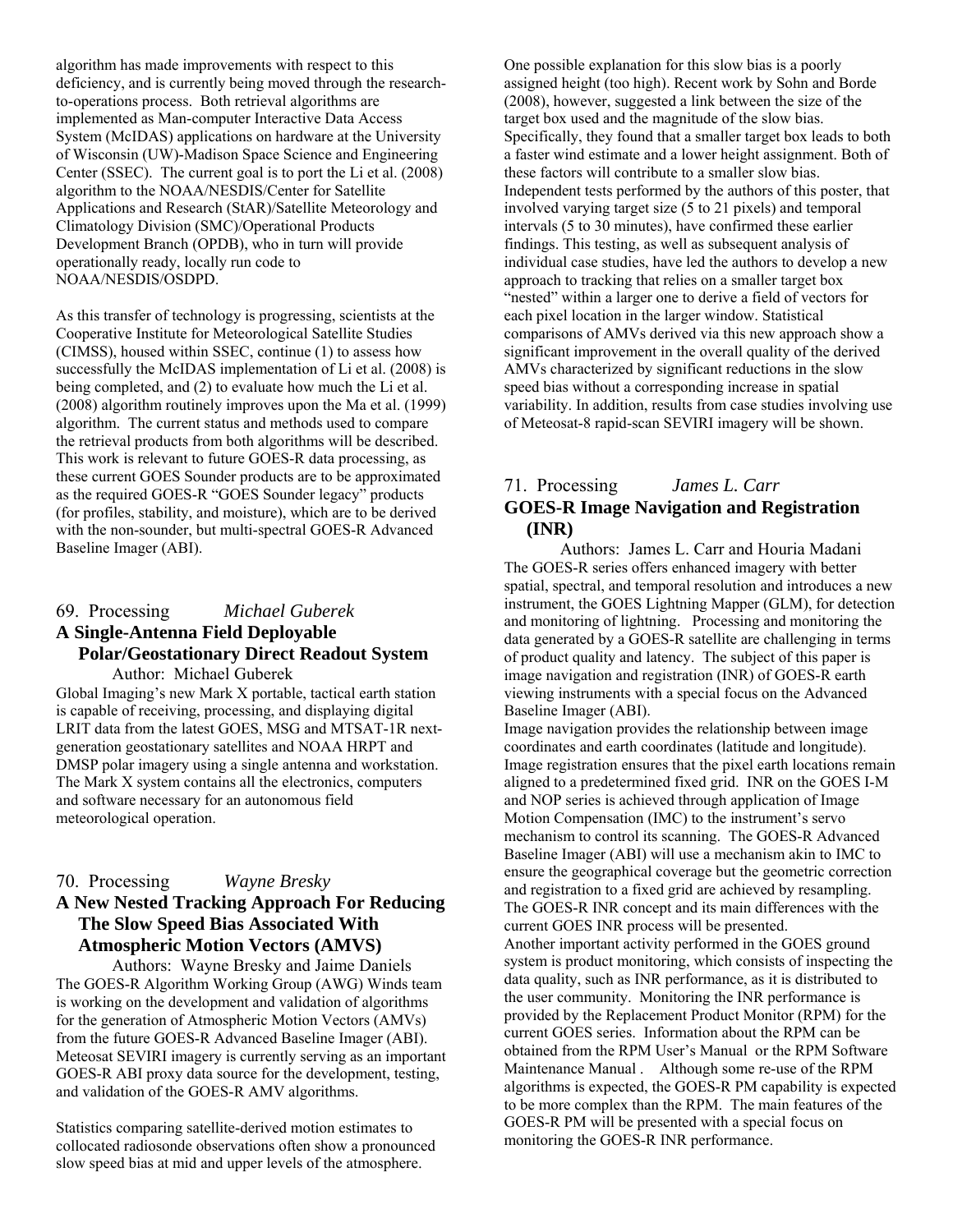# 72. Processing *Denny Hansen* **Overview of the GOES-R ground system architecture**

Authors: Denny Hansen

The next generation GOES, designated the GOES-R Series, provides continuity of the GOES mission and improvement of its remotely-sensed environmental data. The GOES-R system consists of the Space and Ground Segments. The Space Segment comprises the spacecraft bus, and its remote-sensing instruments and communications payloads. The Ground Segment, comprising all Earth-based functions, provides satellite operations and instrument product generation and distribution. The GOES-R Ground Segment operates from three sites. The NOAA Satellite Operations Facility (NSOF) in Suitland, MD houses the primary Mission Management (MM), and selected Enterprise Management (EM), Product Generation (PG), and Product Distribution (PD) functions. The Wallops Command and Data Acquisition Station (WCDAS), located in Wallops, VA, provides the primary space communications services, EM and MM functions, and selected PG and PD functions. The third site is a geographically diverse remote backup facility (RBU), located at Fairmont, WV. It functions as a completely independent backup for the MM and selected PG and PD functions for the production of Key Performance Parameters (KPPs) and GOES Rebroadcast (GRB) data, and is capable of concurrent and remote operations from the NSOF and the WCDAS. The RBU has visibility to all operational and on-orbit spare satellites.

# 73. Processing *Allan Weiner* **Process for Transitioning Algorithms from Research to Operations**

# Author: Allan Weiner

The GOES-R Algorithm Transition to Operations Process is a low risk methodology to translate algorithm definitions into operational code that aligns with the iterative delivery of Algorithm Packages. This process encompasses the full algorithm software development lifecycle (SDLC) from requirements analysis through qualification testing for science and operational code development. It is comprised of the following process flows: First, the Ground Segment Project Office (GSP) Algorithm Package is delivered with subsequent Systems Engineering Audit/Analysis/Examination of GSP Material; next, the Science Implementation is performed by the Algorithm Engineering Team which develops and tests the implemented algorithm; and finally the Algorithm Code Operationalization is performed by the Product Generation (PG) Algorithm Software Team. The entire process is completed by independent PG IPT Integration and Test.

# 74. Processing *T. Scott Zaccheo*

# **Development of GOES-R Algorithms using Common Framework and Data Model Design Approach**

Authors: T. Scott Zaccheo, Craig Richard, David B. Hogan and Edward Kennelly

The development of a common/robust algorithm framework and data model(s) are two key elements of Harris GOES-R Team ground system infrastructure design. These modern software design elements will facilitate the transition of Government provided algorithms packages to operational Level 1 and 2+ software. The Harris Team GOES-R GS algorithm framework provide general design principles and standardized methods for initializing general algorithm services, interfacing to external data, generating intermediate and L1b and L2 products and implementing common algorithm features such as meta-data generation and error handling. The data model interface is an essential part of this framework, and provides abstract classes/methods for reading external data and writing output products and meta-data. The data model design provides a seamless mechanism for transition core algorithm software between algorithm engineering and operational environment. Algorithm developed and tested in an engineering environment will need not significant if any interface re-work as they are transitioned to the production facility, since data model classes and methods employed in the development environment will mimic those in the operation system. This modular design approach not only enables a smooth transition from development to operations, but also enables "buy-back" from the production to the development environment. This work described the basis Harris GOES-R GS team's algorithm architecture and engineering approach, and demonstrates how the algorithm framework and data model are an integral part of this process. It also provides a preliminary implementation road map for the development of the GOES-R GS software infrastructure, and view into how the framework and data model will be integrated into the final design.

# 75. Processing *Mike Blanton* **GOES-R GS Product Generation Infrastructure Operations**

#### Author: Mike Blanton

GOES-R GS Product Generation Infrastructure Operations: The GOES-R Ground System (GS) will produce a much larger set of products with higher data density than previous GOES systems. This requires considerably greater compute and memory resources to achieve the necessary latency and availability for these products. Over time, new algorithms could be added and existing ones removed or updated, but the GOES-R GS cannot go down during this time. To meet these GOES-R GS processing needs, the Harris Corporation will implement a Product Generation (PG) infrastructure that is scalable, extensible, extendable, modular and reliable. The primary parts of the PG infrastructure are the Service Based Architecture (SBA) and the Distributed Data Fabric (DDF). The SBA is the middleware that encapsulates and manages science algorithms that generate products. The SBA is divided into three parts, the Executive, which manages and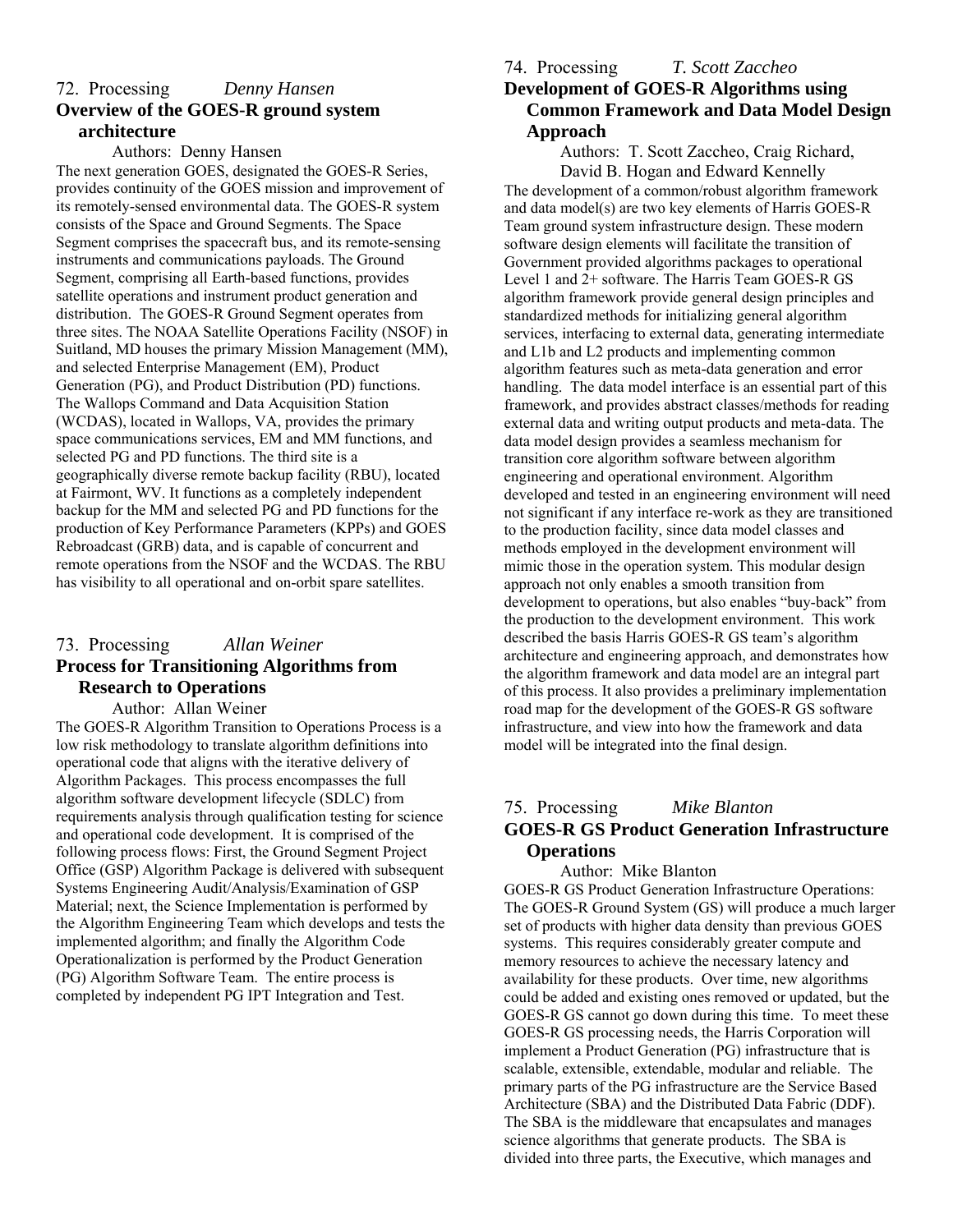configures the algorithm as a service, the Dispatcher, which provides data to the algorithm, and the Strategy, which determines when the algorithm can execute with the available data. The SBA is a distributed architecture, with services connected to each other over a compute grid and is highly scalable. This plug-and-play architecture allows algorithms to be added, removed, or updated without affecting any other services or software currently running and producing data. Algorithms require product data from other algorithms, so a scalable and reliable messaging is necessary. The SBA uses the DDF to provide this data communication layer between algorithms. The DDF provides an abstract interface over a distributed and persistent multi-layered storage system (memory based caching above disk-based storage) and an event system that allows algorithm services to know when data is available and to get the data that they need to begin processing when they need it. Together, the SBA and the DDF provide a flexible, high performance architecture that can meet the needs of product processing now and as they grow in the future.

#### 76. Processing *Mike Blanton*  **Integrated Requirements and Design Model for GOES-R**

#### Author: Mike Blanton

Integrated Requirements and Design Model for GOES-R: The Harris Team is using an advanced set of integrated requirements and design tools to ensure that the GOES-R Ground Segment meets the Government's requirements. Our toolset maintains a single baseline of requirements and design that is accessible by all Contractor and Government personnel regardless of where they are geographically located. All Government requirements are linked to Contractor requirements and then to the design and implementation of the Ground Segment. This allows the implementation of each Government requirement to be followed to its implementation in the Ground Segment. Our approach provides a very high level of visibility in to how Government requirements are met and how the Ground Segment is designed and tested, while minimizing manual efforts.

# 77. Processing *Les Spain* **How GOES-R Will Limit Outages and Breaks In Continuity**

#### Author: Les Spain

The GOES-R Series with new spacecraft and a new ground system contains a number of features designed to limit outages and breaks in continuity. The GOES-R spacecraft will make use of GPS based navigation to maintain position and operate for up to 14 days without command contact with the ground and lower outage time during and following maneuvers. The use of Consultative Committee for Space Data Systems (CCSDS) standards and Low Density Parity Check (LDPC) code permits improved communications packet handling and error detection and correction. The ground system contains a geographically isolated back-up facility that mimics the ability of the primary site to command the spacecraft, produce and uplink GRB and generate KPPs. The spacecraft and ground

system both contain features designed to meet stringent availability requirements. The spacecraft contain autonomous fault detection and correction capabilities that contribute to successful recovery from component failures. The ground system uses an Enterprise Management capability to enable operators to supervise their local site and distributed GS components, infrastructure, and interfaces. The Ground Product Processing Infrastructure uses mainstream, standardsbased hardware technology based on mature, vendor-neutral, commodity hardware components, reducing risk during upgrades. Hardware processing capacity can be increased by adding commodity blade servers to a high-performance computing grid. The Product Processing Software allows changes to algorithm complements and precedence dependencies and the addition of new sensors, without adversely affecting the generation of other executing algorithms.

# 78. Processing *Les Spain* **GOES-R Command and Control**

Author: Les Spain

The GOES-R Command and Control System ensures continuity of services by incorporating centralized management of space and ground assets, a backup site, redundant equipment, automated recovery, and workflowenabled contingency procedures. Mission Management and Enterprise Management functions are integrated to ensure that operations and maintenance activities align with mission priorities. Scheduling of satellite and ground segment activities is consolidated to prevent operational errors that could result in a loss of operations continuity or interruption in service. The capability to monitor the satellite and GS assets together is provided to minimize staff and enhance wellinformed coordinated responses when anomalies occur. An integrated approach to automation provides an efficient system that can be operated with minimal staff, while maintaining high availability. Centralized control and monitoring of the satellites, GS equipment and processing across three sites, and lights-out operations at the RBU minimize staff and expedite problem resolution.

# 79. GOES-R/S trans *Bobby Braswell (Rob)* **GOES-R Algorithm Architecture: Ensuring Product Quality and System Performance**

Authors: Bobby Braswell, Peter Finocchio, Richard Lynch, William Gallery and Edward Kennelly

The Harris GOES-R Ground Segment team will provide the algorithm and engineering infrastructure for production and distribution of next-generation GOES-R data products. The team will implement, verify, and test software corresponding to government-supplied algorithms which will yield a variety of products that describe the state of the atmosphere, land, oceans, and solar/ space environment. The GOES-R endproduct performance parameters (EPPs) (i.e., the characteristics and quality of the data products) are unprecedented in terms of spatial resolution, temporal frequency, precision, and thematic focus. This poster presents